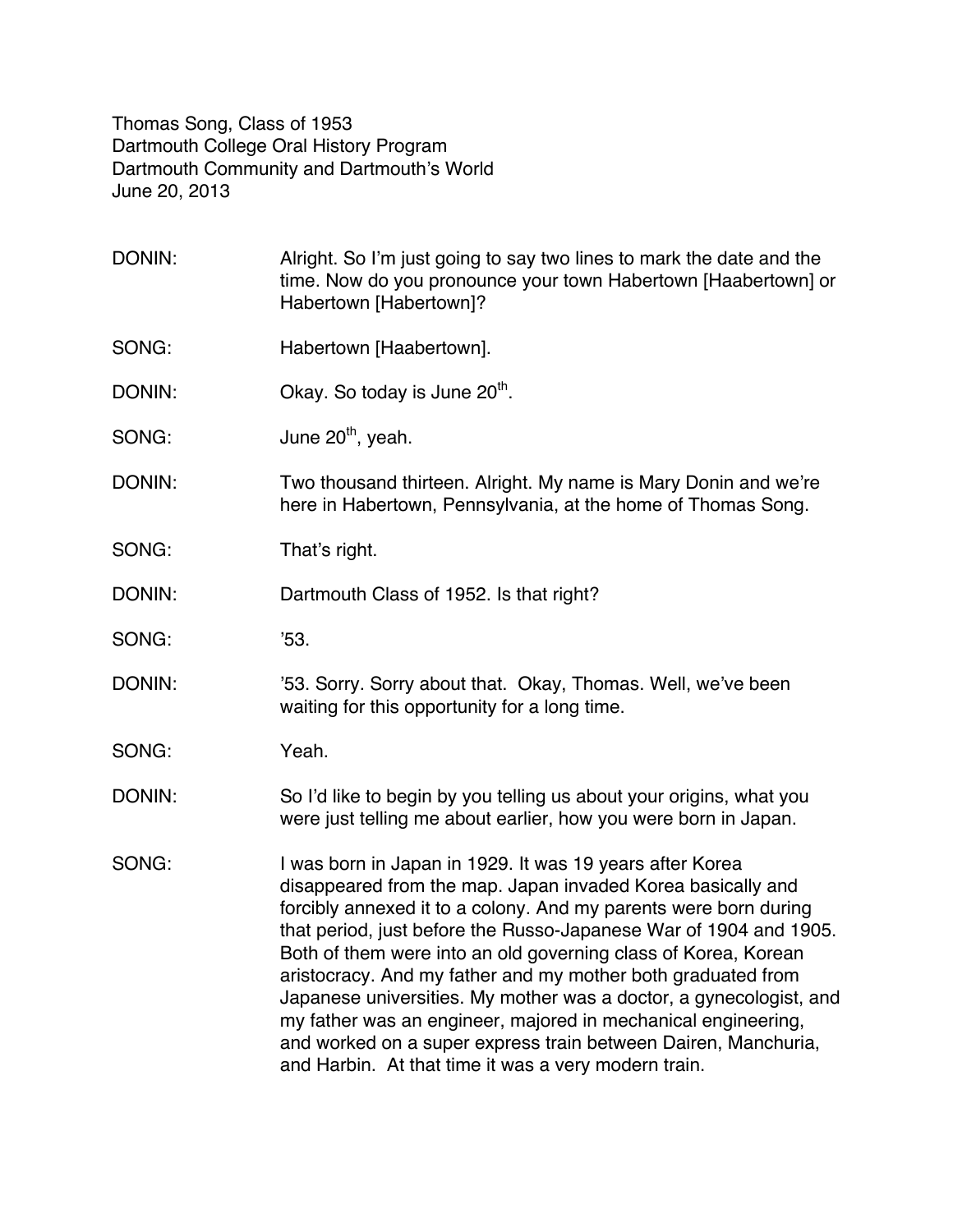# DONIN: Mm-hmm.

- SONG: And he was a part of that designing team for that train. And my mother interned in a Japanese hospital and was practicing as a gynecologist. And both of them, of course, were rebels at that period and rather leftwing. And, of course, all the intellectuals of that period were leftwing anyway. [Chuckles.] So Madame Kollontai and Margaret Sanger, all these people were household words in my family, including another one, Rosa Luxembourg.
- DONIN: Ah! Mm-hmm.
- SONG: Anyway. Where am I going now? I was born in Tokyo. And my family moved from Tokyo to Dairen, Manchuria, in 1932 or '33. I must have been three or four years old. And my father was—my parents are very much concerned about my future because I no longer had a country. But my family itself was split in six different ways because of the perplexity of how to survive under the Japanese occupation. One of my uncles accepted a Japanese title, [chuckles] became a Japanese aristocrat. He was a count, baron viscount and count. Above that was a duke. Anyway, my mother's side was also associated with another branch of the family. And my grandfather—I don't want to get into too much details because I get sidetracked.
- DONIN: There are so many stories to tell about your family.
- SONG: My—I guess you call them great-uncle, the grandfather's generation—he grew up in a family that produced—that became very active in the reform movement. And one uncle—what do you call? Alternate uncle, whatever you call that thing, became a duke in Japan. And Karl Marx died in 1883. Next year in 1884, there was a palace revolution, and the revolution failed. One of the uncles my grandfather grew up with was killed by the Chinese army and the other one fled to Japan. And so did another uncle of mine; he came to America, graduated from the University of Pennsylvania. [Chuckles.]
- DONIN: Uh-huh!
- SONG: And became a doctor.
- DONIN: So your connection to the United States was-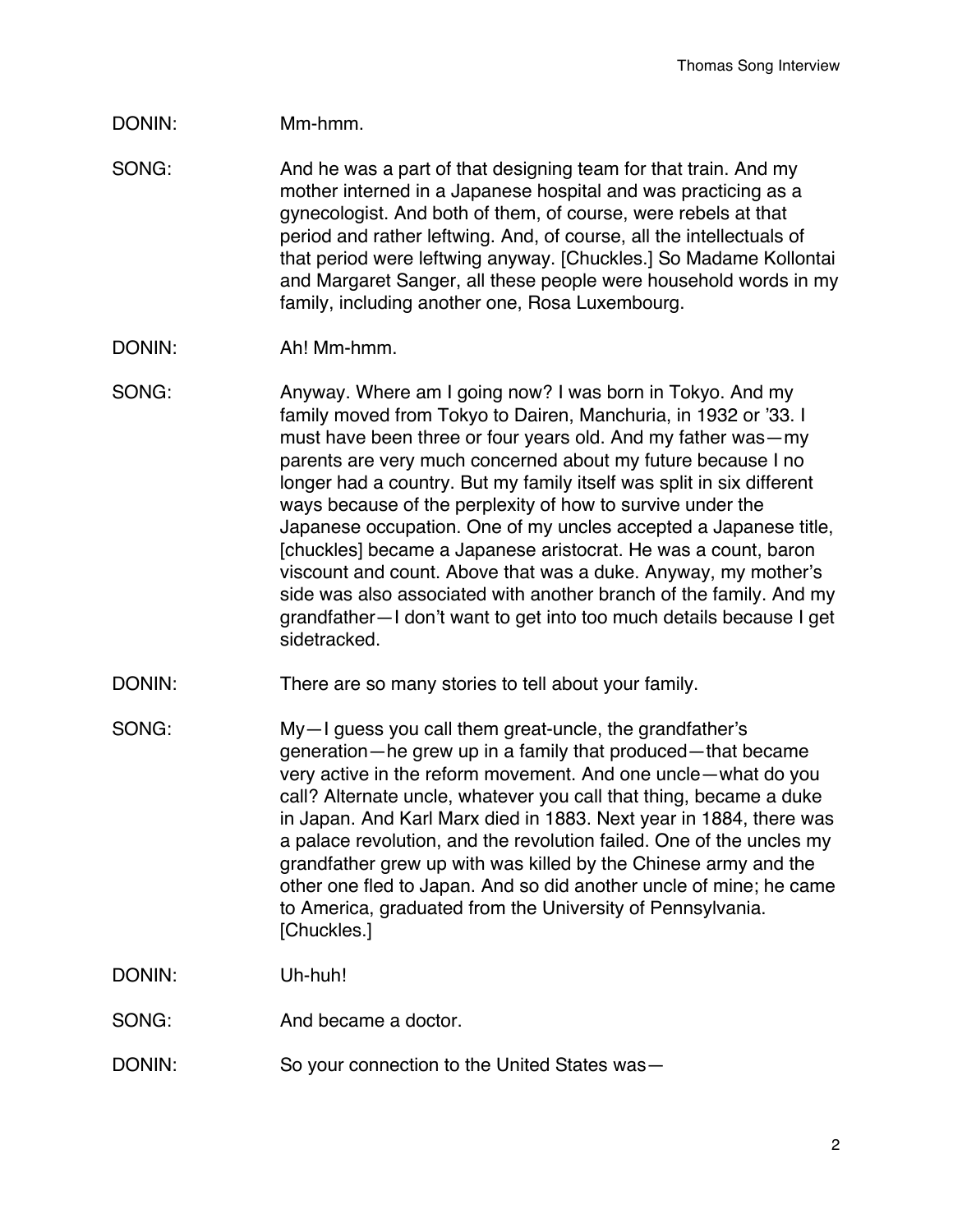- SONG: From that. And then the first ambassador, Korean ambassador, to the United States was an uncle of that sort.
- DONIN: Oh! Goodness! Okay. So can you describe what your parents did? You left off because you got on this sidetrack—tell us what happened when you were three and you moved to Japan, right?
- SONG: My parents were—that's another story. [Chuckles.]
- DONIN: Mm-hmm.
- SONG: My parents were born after the Russo-Japanese War, around that time. You know my father was born before Russo-Japanese War. My mother was born during the Russo-Japanese War. And when they became twenties, in their twenties, they studied in Japan. And among the governing class of Korea, children don't have the right to choose a spouse. You marry whoever they tell you to marry. Well, you know, during World War I, the king of England and Russian emperor and the German emperor, they were cousins.
- DONIN: Mmm.
- SONG: And they had no say at all how they were to get married. My father was forced to marry when he was 13.
- DONIN: Oh, goodness!
- SONG: Just to make sure the family transaction keeps going on. And he was very unhappy about it. And he met my mother in an American women's high school where he was teaching. And they eloped to Japan. [Laughs.]
- DONIN: Oh!
- SONG: And hence I was a bastard.
- DONIN: Yes.
- SONG: You know, I wasn't recognized by the family.
- DONIN: Right.
- SONG: So at the first point, I had to live with the first handicap, and that was being a bastard.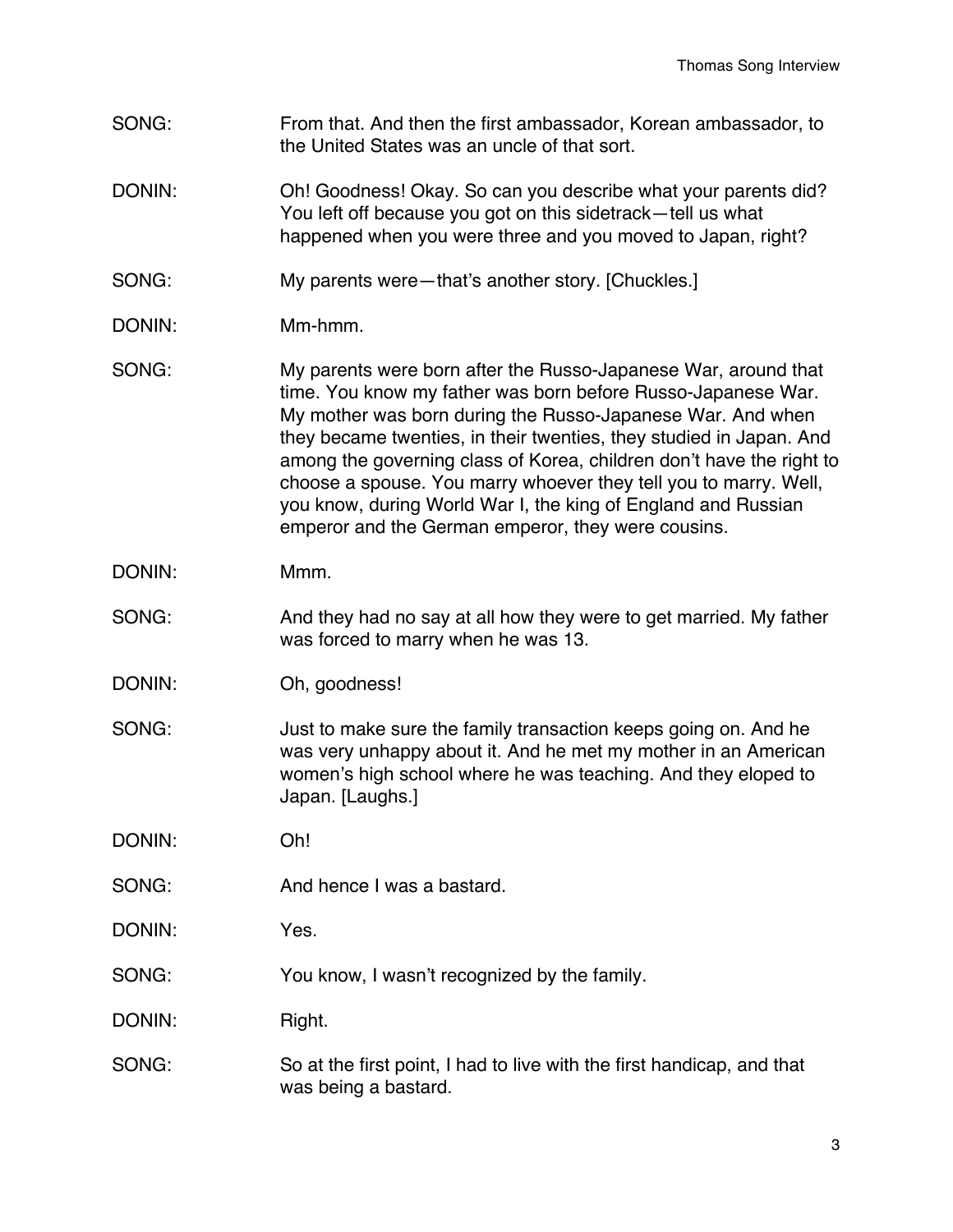# DONIN: Yeah.

- SONG: And being discriminated against. Anyway...I hope I'm not getting diverted. The first time when I found out that I was a bastard was I was eight years old. I was on a school picnic to a beach outside of Dairen, Manchuria. And I had a pass given to me by my father because my father was already working for South Manchurian Railway Company to design this train, right? So as a benefit, he could get a pass for me. And in that passbook, it declared my status to be "bastard. "
- DONIN: Oh, dear!
- SONG: And I had no idea what bastard meant.
- DONIN: Right.
- SONG: It had very fancy Chinese characters that says "bastard." But I didn't know what it was. So I went home and looked it up in the dictionary and I found out what a bastard was. And in those days they wrote that fact in every single document.
- DONIN: Oh!
- SONG: So no matter where you go, if you had to show it, it said "bastard."
- DONIN: And your country of citizenship, what was it? What was your country of citizenship?
- SONG: I was not a citizen. I was a subject.
- DONIN: A subject.
- SONG: Of Japan.
- DONIN: Yes, I see.
- SONG: And there's a difference.
- DONIN: Yeah.
- SONG: Anyway. So from the time I was eight years old, I knew what is to be declared different.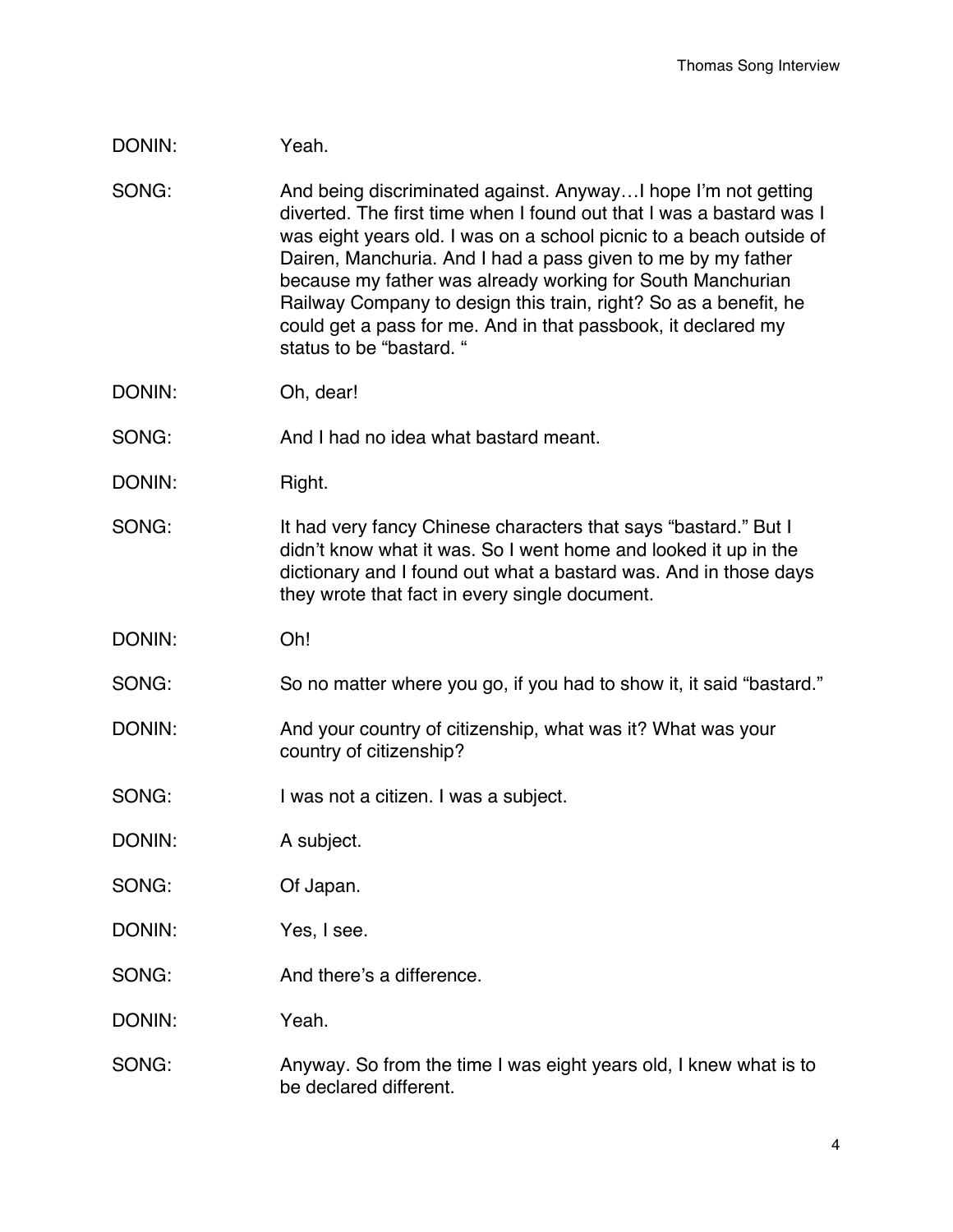| DONIN: | Yes.                                                                                                                                                                                                  |
|--------|-------------------------------------------------------------------------------------------------------------------------------------------------------------------------------------------------------|
| SONG:  | And in 1990, when Ed Hermance wrote that nasty letter to the<br>College, I had a lot to think about. You know?                                                                                        |
| DONIN: | Right. That was just the first of many                                                                                                                                                                |
| SONG:  | From the time I was eight years old, I had to live with it.                                                                                                                                           |
| DONIN: | Right.                                                                                                                                                                                                |
| SONG:  | And there were so many other things. And when I came to this<br>country, being a gay was the least of my problems. I had so many<br>other problems. I was stateless when I came here, right?          |
| DONIN: | Right. So what year did you come to the States?                                                                                                                                                       |
| SONG:  | 'Forty-eight.                                                                                                                                                                                         |
| DONIN: | Oh, 1948.                                                                                                                                                                                             |
| SONG:  | Only three years after surrender of Japan.                                                                                                                                                            |
| DONIN: | Uh-huh.                                                                                                                                                                                               |
| SONG:  | And that's another long story. You know how I managed to come<br>here and how I managed to escape from Dairen, Manchuria from<br>the Russians.                                                        |
| DONIN: | Yeah. So tell us a little bit about how that happened, how you<br>escaped from Manchuria                                                                                                              |
| SONG:  | I have to tell you a little bit more about the story before that.                                                                                                                                     |
| DONIN: | Before. Okay.                                                                                                                                                                                         |
| SONG:  | My parents were so worried about my future. I was not acceptable<br>to my family, being a bastard. And in that time if you are a bastard,<br>if you are a bastard, you couldn't get into high school. |
| DONIN: | Oh, they even kept you out of high school.                                                                                                                                                            |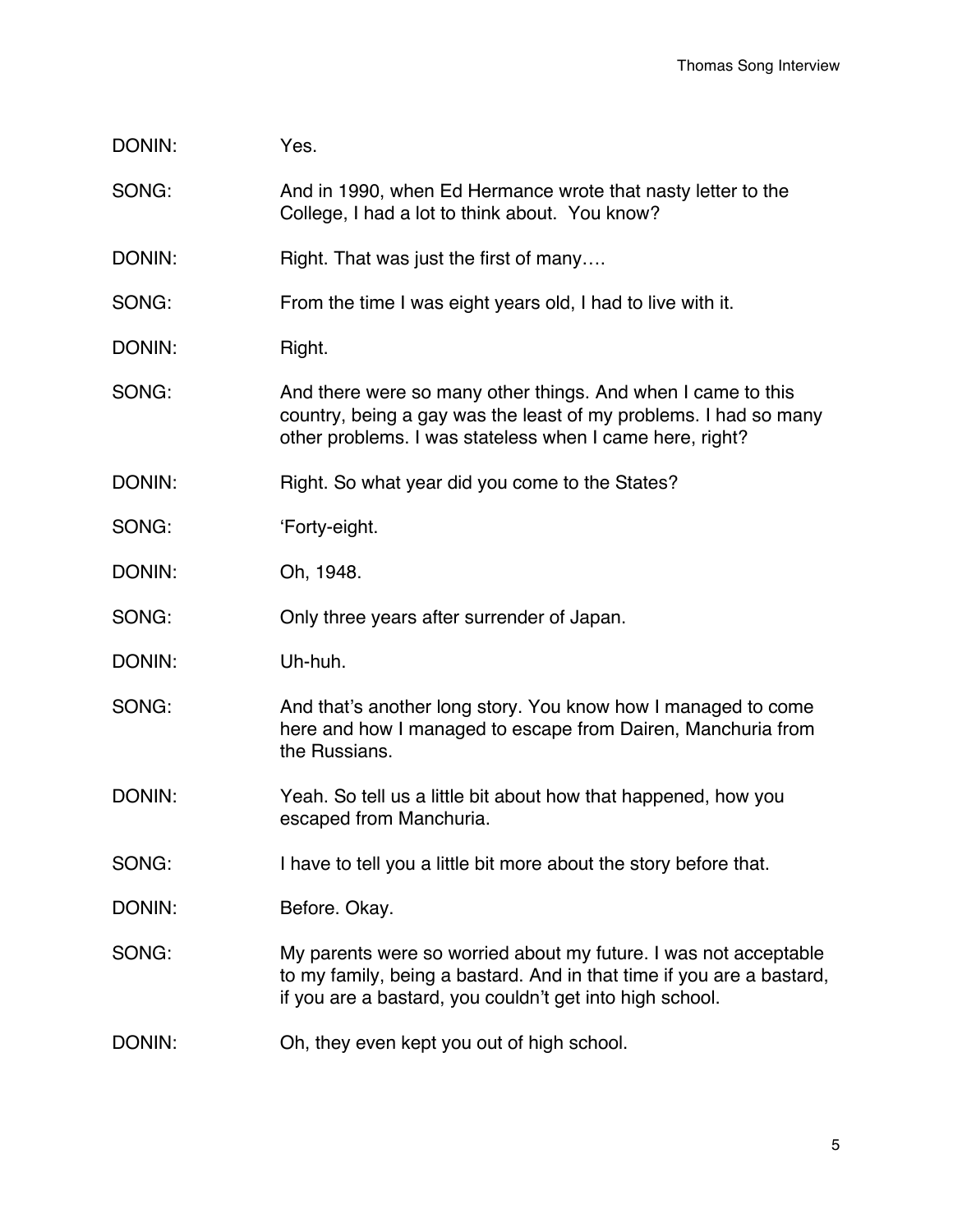SONG: That's right. I couldn't get inside the high school even. That's what a bastard was about in Japanese law.

DONIN: Yeah.

- SONG: So that's a long story. That was a big wrangling between my father and head of the clan. I won't get into it 'cause I could take the whole day to talk about it. Anyway, the family compromised, and I was made specially legitimate by my father legally divorcing my…mother-in-law [stepmother?], I suppose. His former wife.
- DONIN: His former wife, yes.

SONG: And so I was able to get into high school.

- DONIN: Uh-huh!
- SONG: You know there was so many of this stuff. And being gay is one of them. Anyway, then the first year of my high school in 1941, Japan attacked Pearl Harbor. And by that time I was growing up. I was 12 years old when I got into high school. We are living over Chinese because Manchuria, in Manchuria, there were lots of Chinese, and Japan colonized Manchuria, colonized Manchuria after Korea.
- DONIN: Oh.
- SONG: So that Koreans were second-class citizens. But at least they say to the colonized Chinese, "You are number three. We are number two." Okay?
- DONIN: [Chuckles.] Mmm.
- SONG: So then in high school, between 1941 and '45 when Japan surrendered, it was a sheer hell. The Japanese kids were so ingrained, brainwashed, to think about the superiority of the Japanese people, so they looked down on everybody else who was not Japanese. Something I saw when I came to this country, you know, Black segregation was then very much on. Anyway, I don't wanna sidetrack.

When the war was over—oh, during the World War II, I had to live with the fact that I was Korean. In spite the fact that part of my family was titled in the Japanese aristocracy, it didn't matter.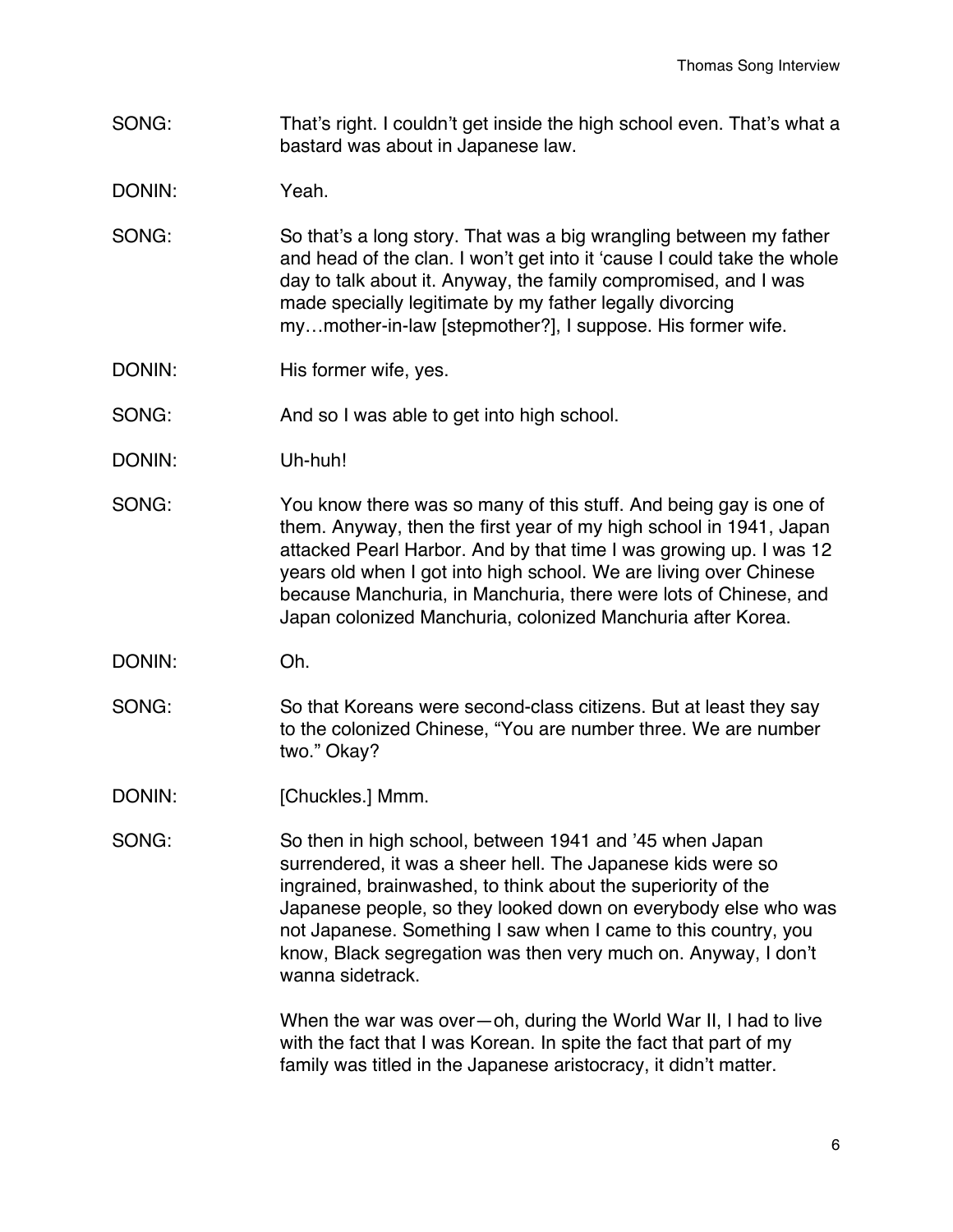Korean's a Korean, you know. And at that time I found Roman Catholic Church.

- DONIN: Mm-hmm!
- SONG: My father was so worried about my future; parents had thought about it. They hired a tutor, a German tutor, German Jesuit tutor. He was my mentor really.
- DONIN: Aaah.
- SONG: And I remember telling him about being a bastard and being discriminated and not accepted by my family and all that stuff. And I remember him telling me this, and I never forgot. He said to me, "Think of Nazareth in Judea at that time, in those days. A peasant woman becomes pregnant. And the neighbors come around and say, 'Who is the father?' And Mary says, 'God.' Do you think any idiots would believe this? Do they think it's a wonderful thing? Today we think this the most miracle. Things don't work that way." And he said to me, "Remember that." And there was a town called Blagoveshchensk in Siberia, across Manchuria on the other side of Amur. That city was a large Russian town. Blagoveshchensk means in Russian, "annunciation."
- DONIN: Ohh.
- SONG: And there is a Cathedral of Annunciation. It's a beautiful church. And the father said to me, "Any time you think of somebody tells you about your being a bastard, think of that cathedral. It is dedicated to bastardry." You know it never left my head. It never left me. Every time I got—every time when I was harassed, I thought of that cathedral in Blagoveshchensk, Annunciation. The name means "annunciation." Anyway, and that's also the reason why even now I'm a Catholic. [Laughs.]
- DONIN: Mm-hmm! It was a source of strength to you.
- SONG: It was. It really was, you know? And even here in Philadelphia, we have all these scandals about the priests being pedophiles and the rest of it. You know? There is something wrong about this whole setup, you know? Because these poor kids have—poor priests, young seminarians—have no time to realize who they are, to establish themselves. So when they become ordained and become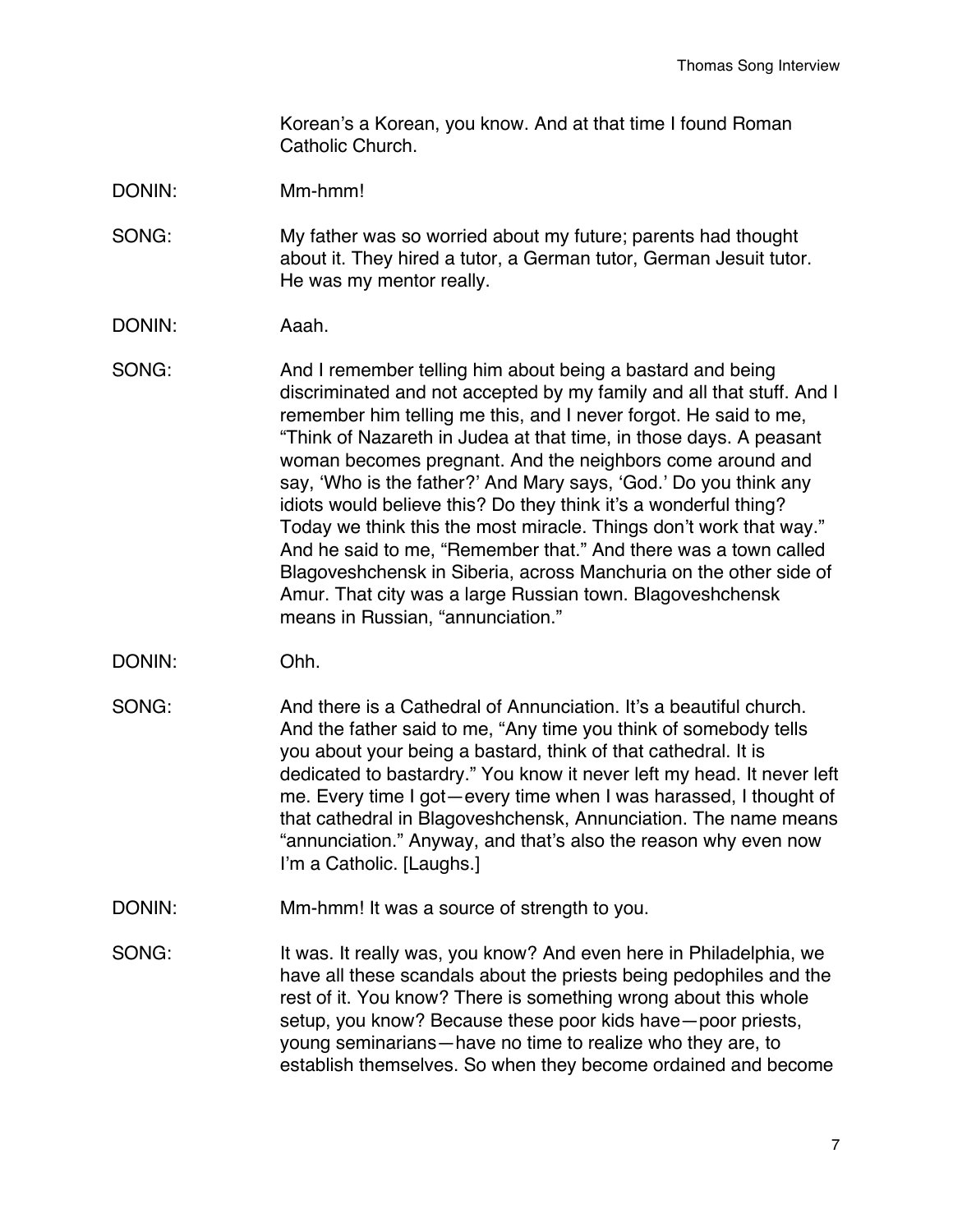grownups, they are still in childhood. Anyway, that's sidetracked. [Laughter.] Anyway….

- DONIN: So you had a hard time in high school because you were harassed.
- SONG: Harassed. And not only that, being a Korean, too.
- DONIN: Yeah.
- SONG: And one of the things which hurt my father, I learned from my tutor, was you know when they harass you, learn to forgive. These kids don't know what they're saying. They are children of peasants. Among them this kind of class distinction means so much to them.
- DONIN: Mm-hmm.
- SONG: And they have to look down upon the other race, the other ethnic groups. Anyway, I got sidetracked.
- DONIN: So they were worried about what was going happen to you.
- SONG: Oh, yeah. And they brought me up speaking Esperanto. You know the language?
- DONIN: I've heard of it, yes, yes. Hmm.
- SONG: I thought you'd say. So I will.... [Hands Mary something.]
- DONIN: Let's see what this is. Oh! Espero. Okay.
- SONG: Esperanto.
- DONIN: Yes. [L. L.] Zamenhof is the author. Okay.
- SONG: That's right. And the song La Himno Esperantisto, "The Lucky Sparrow." I grew up singing it.
- DONIN: Oh, really!
- SONG: And I was three years old when I started that lesson with my father. He got a very nice-looking children's textbook for Esperanto printed in Holland.

```
DONIN: Uh-huh!
```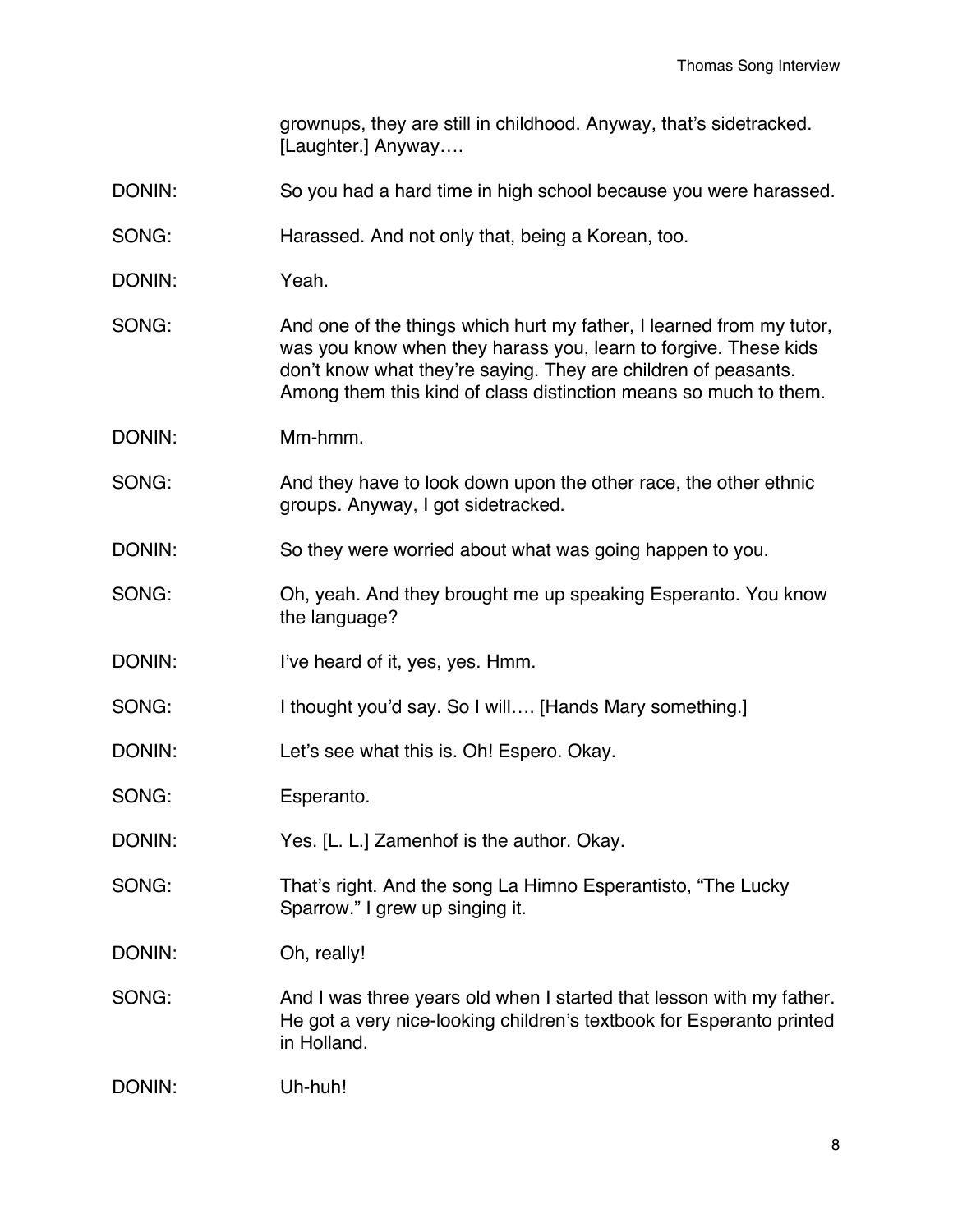- SONG: And I learned how to—I still remember the book. You know, I don't have it of course. But I remember that, that beautifully illustrated book. And when I got to Dartmouth, I had to get a test given by Dartmouth. It was an aptitude test for language, foreign language.
- DONIN: Language, yeah.

SONG: And they gave you 16 rules of grammar for Esperanto.

- DONIN: Ah!
- SONG: And you sort of internalized the grammar. And then they'll give you tests in that. It says, "Here, translate them." You think I had any trouble? I spoke the language! Anyway, my next door roommate was Anton Phillips. And he was a student from Holland.
- DONIN: Oh!
- SONG: And he is the eldest son of the Phillips family who owns the Phillips Electric Company. It's a huge international monopoly. Anyway, as soon as I got into the dormitory and got settled down, I met Anton Phillips. And I says to Anton, "Where are you from?" "Holland." Holland! [Laughter.] Isn't that amazing?
- DONIN: Yeah. That's amazing.
- SONG: And I spent a year with Anton, and Anton went back to Holland, and I never saw him again. But that's a side story.

But being gay…. Of course in Japan, there is none of this physical violence against gays as in America.

- DONIN: Are you talking about back when you were a young man?
- SONG: Yeah, in Manchuria.
- DONIN: Oh, yeah.
- SONG: And Russians came down.
- DONIN: Uh-huh.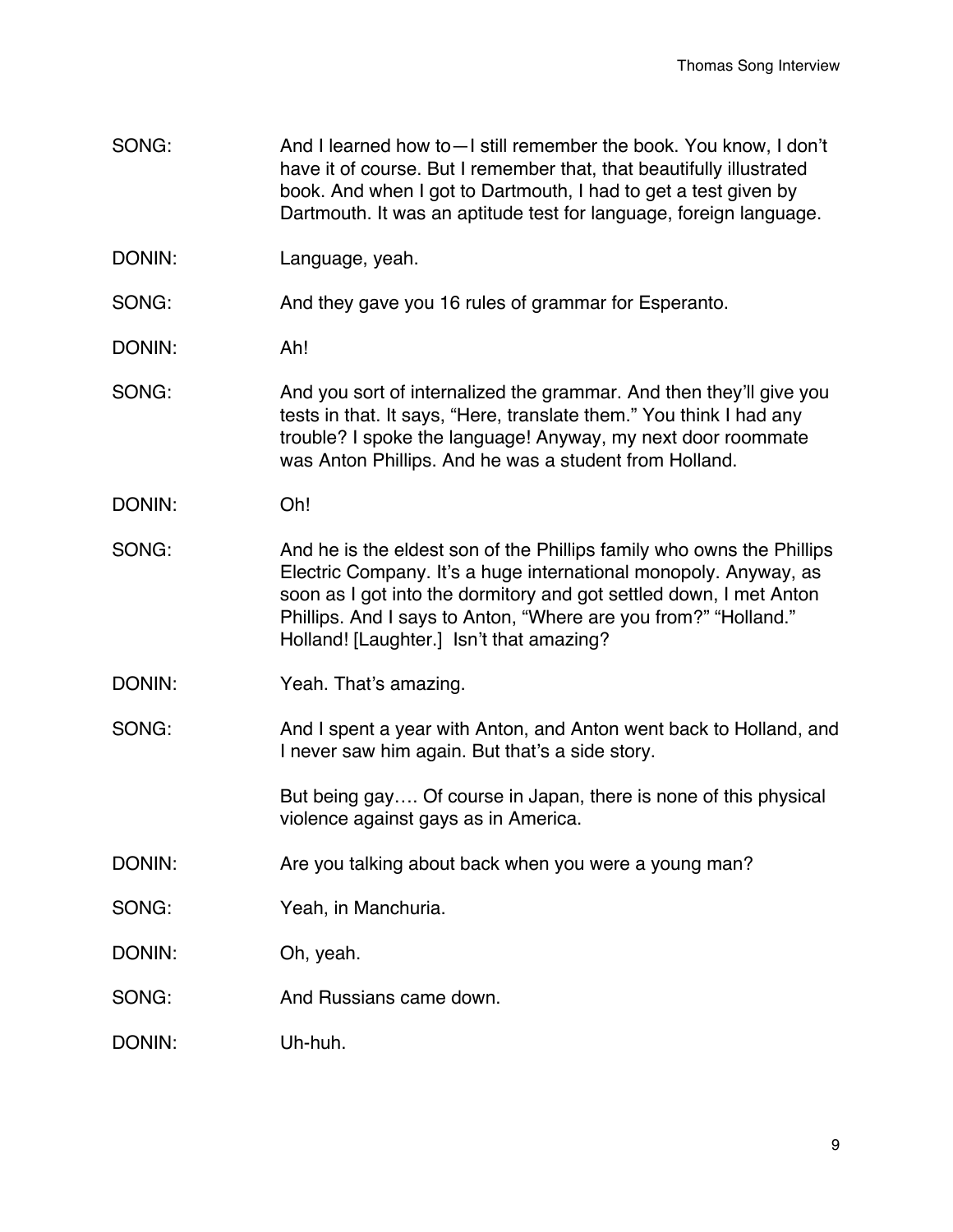| SONG:  | And that's another long story, what they—it was a huge<br>disappointment. I thought-we thought-under socialism, Russians<br>were extremely advanced. Their living standard must be sky high.<br>They must be so cosmopolitan. Hah! It was a joke. But, you know,<br>what happened was so many Russian soldiers were transferred to<br>fight the Japanese from Germany. And most of them were infected<br>with VD.                 |
|--------|-----------------------------------------------------------------------------------------------------------------------------------------------------------------------------------------------------------------------------------------------------------------------------------------------------------------------------------------------------------------------------------------------------------------------------------|
| DONIN: | Oh!                                                                                                                                                                                                                                                                                                                                                                                                                               |
| SONG:  | You know?                                                                                                                                                                                                                                                                                                                                                                                                                         |
| DONIN: | Yeah.                                                                                                                                                                                                                                                                                                                                                                                                                             |
| SONG:  | And as the occupation went on, the Russians became more<br>comfortable, and they realized the Japanese doctors are more<br>efficient than the Soviet doctors. So they flocked, Russians, to<br>Japanese doctors. And my mother's clinic was inundated with the<br>Russian soldiers.                                                                                                                                               |
| DONIN: | Oh, I bet! Yes.                                                                                                                                                                                                                                                                                                                                                                                                                   |
| SONG:  | You know? And initially my mother kept saying, "No, this is a<br>gynecological clinic. We treat only women. We don't handle men."<br>You know, these soldiers literally begged her to treat them.                                                                                                                                                                                                                                 |
| DONIN: | Oh.                                                                                                                                                                                                                                                                                                                                                                                                                               |
| SONG:  | They said, "We have no place to go."                                                                                                                                                                                                                                                                                                                                                                                              |
| DONIN: | Mm-hmm.                                                                                                                                                                                                                                                                                                                                                                                                                           |
| SONG:  | And also by that time the Koreans were smuggling antibiotics from<br>South Korea to Manchuria by fishing boat.                                                                                                                                                                                                                                                                                                                    |
| DONIN: | Uh-huh!                                                                                                                                                                                                                                                                                                                                                                                                                           |
| SONG:  | And my mother had all these antibiotics. So she sort of became a<br>miracle doctor, you know? Do you remember, in those days even<br>under the Japanese, we didn't have antibiotics. We treated VD with<br>mercury drugs, mercury. You used the mercury. I don't know what it<br>did. But finally, because some of the Russian soldiers literally cried,<br>my mother said, "Alright. We'll treat you. But my son will have to be |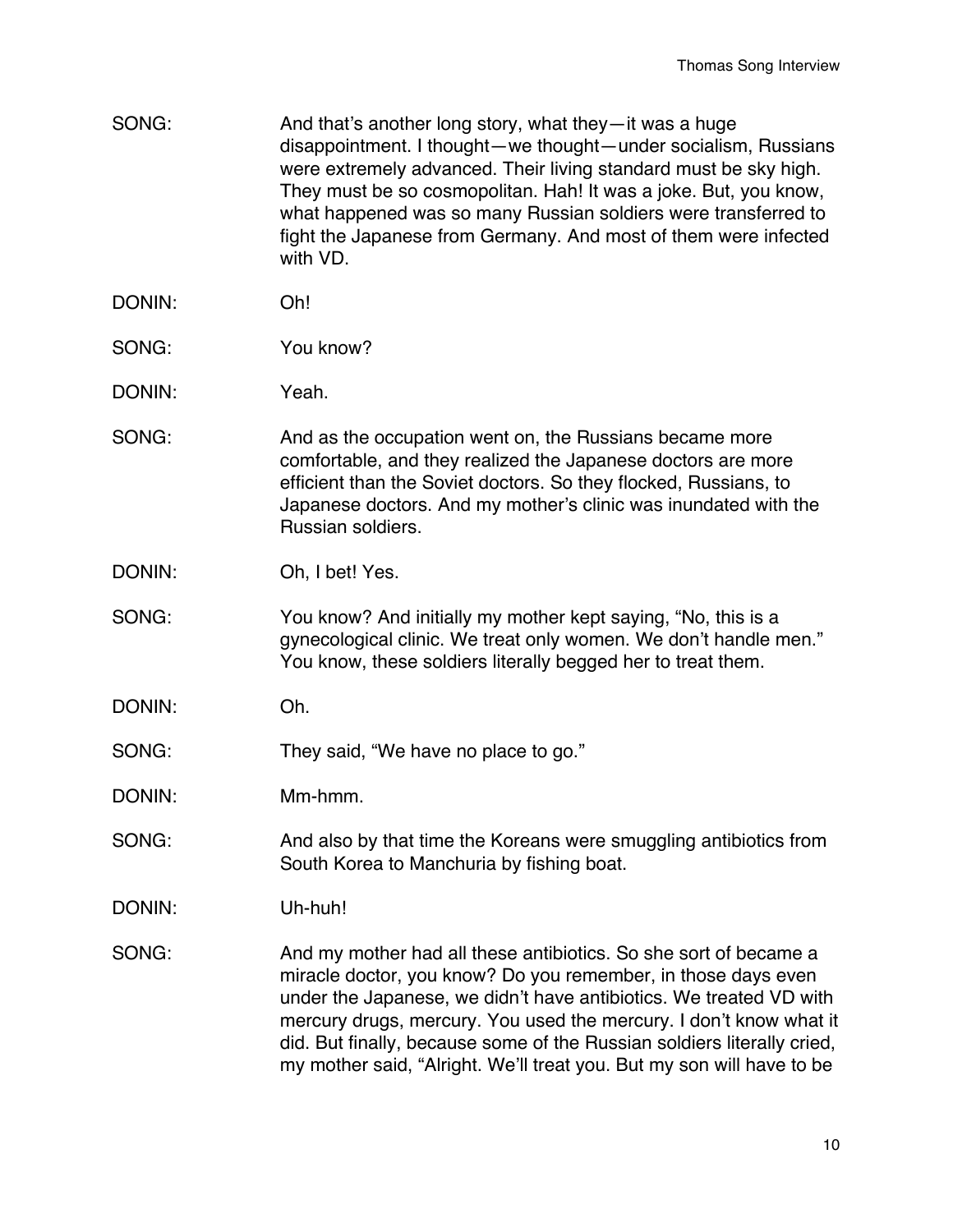the interpreter." [Laughter] So I became the interpreter for my mother.

- DONIN: Uh-huh.
- SONG: I don't want to tell you a long story, but during the World War II, I listened, by the direction of Father Schiffer, my tutor, to KRHO in Honolulu, Hawaii.
- DONIN: Amazing.
- SONG: And it was 10-10 kilocycles or 31 meter bands. And I think it was eight o'clock in the evening, I would drag out the shortwave radio and listen to this. And you know, 70 years later, I even remember what KRHO said. I'll reproduce it for you. It goes beep beep beep on the 10-10 kilocycles. I was dialing, and it says, "This is station KRHO, Honolulu, Hawaii. We are transmitting the Voice of America on 10-10 kilocycles or 31 meter bands." [Chuckles.] "Here is a short summary of the news." I still remember it.
- DONIN: Yes.
- SONG: Because I listened to it every night.
- DONIN: So how did your English get so good?
- SONG: Esperanto.
- DONIN: Oh! Oh! I see.
- SONG: When I studied Esperanto—
- DONIN: Yes.
- SONG: —in the freshman year, English in freshman year, to the most Japanese kids, this was their first experience. To me it was an old story. [Chuckles.]
- DONIN: Oh.
- SONG: I knew Esperanto grammar, so I could grasp English by the grammar. I don't have to explain to you what Esperanto was like. But I was able to speak English in six months.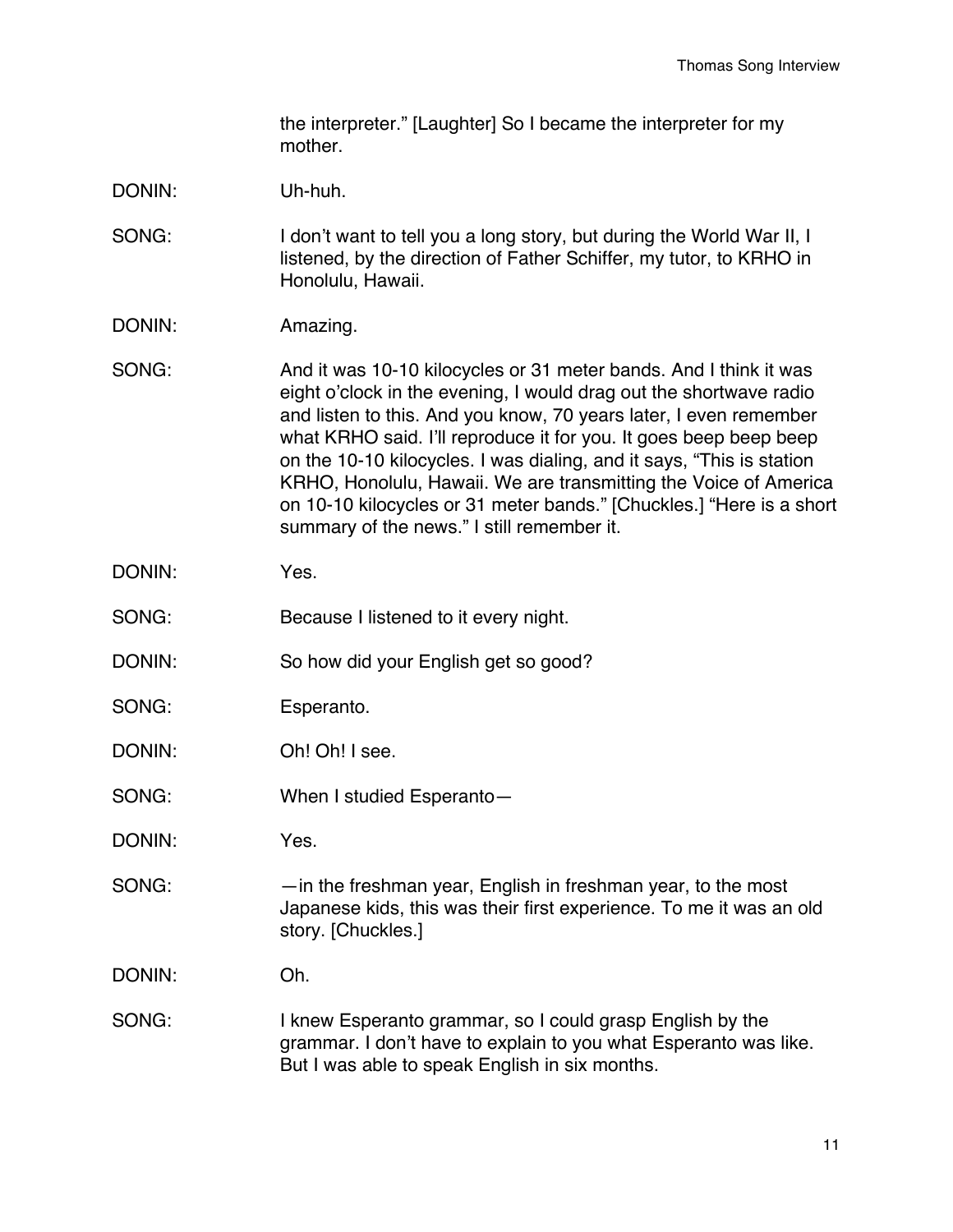| DONIN: | Wow.                                                                                                                                                                                                                                                  |
|--------|-------------------------------------------------------------------------------------------------------------------------------------------------------------------------------------------------------------------------------------------------------|
| SONG:  | Also, thanks to this KRHO, I even had American accent. [Laughter.]<br>Oh boy.                                                                                                                                                                         |
| DONIN: | That's great. So was that a big help when you got to Dartmouth<br>then, your ability to pick up the English so quickly.                                                                                                                               |
| SONG:  | I had no problem.                                                                                                                                                                                                                                     |
| DONIN: | Yeah.                                                                                                                                                                                                                                                 |
| SONG:  | Also I could typewrite in English. I could even take shorthand,<br>Gregg, in English.                                                                                                                                                                 |
| DONIN: | Amazing!                                                                                                                                                                                                                                              |
| SONG:  | And I came here with a tenth-grade education to Boston. And they<br>said, you have to spend two or four years finishing American high<br>school curriculum. I finished in one year because of that. Also,<br>because I had Father Schiffer behind me- |
| DONIN: | Yes, right.                                                                                                                                                                                                                                           |
| SONG:  | -I learned Latin from Father Schiffer. Also, in Manchuria I used to<br>sing solo in the Catholic-at Mass.                                                                                                                                             |
| DONIN: | Oh, yes. Uh-huh.                                                                                                                                                                                                                                      |
| SONG:  | So I got into Boston. I went to local Irish church, and I became a<br>singer. And in those days all the hymns were in Latin.                                                                                                                          |
| DONIN: | Right.                                                                                                                                                                                                                                                |
| SONG:  | So I knew every one of them.                                                                                                                                                                                                                          |
| DONIN: | That's great. So who were you living with in Boston?                                                                                                                                                                                                  |
| SONG:  | It's another story. I'll make it very short.                                                                                                                                                                                                          |
| DONIN: | Okay.                                                                                                                                                                                                                                                 |
| SONG:  | I escaped Manchuria because the help of six Russian soldiers.                                                                                                                                                                                         |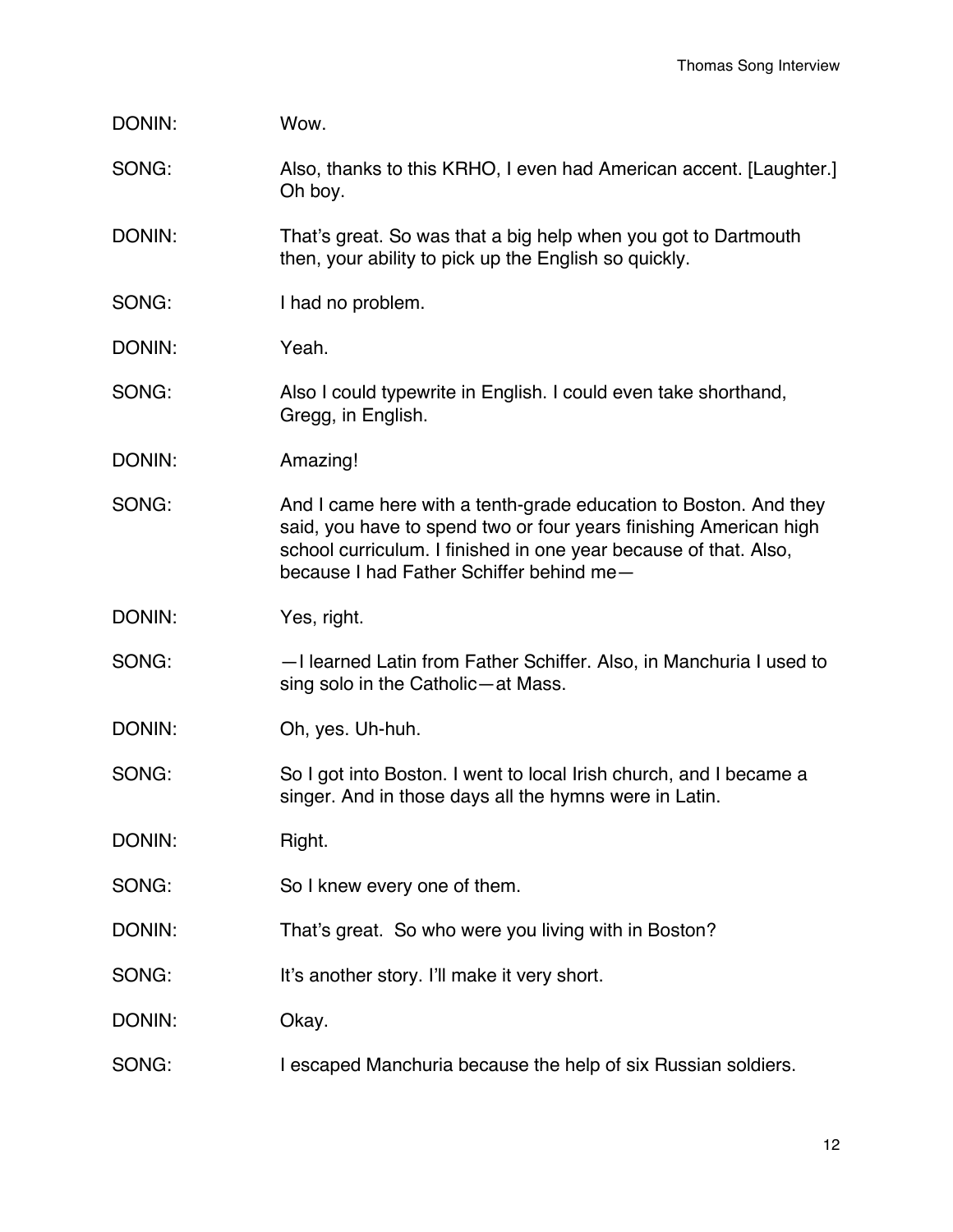- DONIN: Oh!
- SONG: Who loved me as a friend. You know over there, friendship doesn't get sexualized as here in America. Friends are friends, period, you know. And these Russians are so grateful that my mother cured them. And also, you know, I was speaking with them in Russian. When I said we are gonna escape, these Russian guys helped me.
- DONIN: Fantastic!
- SONG: From our residence to the harbor, there were six or seven—what do you call them?
- DONIN: Watchpoints? Checkpoints?
- SONG: Checkpoints.
- DONIN: Uh-huh.
- SONG: Manned by Chinese Communist army. And these Russian soldiers borrowed a Russian army truck, put the red flag, and here they had what they call Manning rifles; they're sort of semi-rifles. And we'll go from one checkpoint to another checkpoint; these guys would say to the Chinese: "This is a Soviet army truck. Get out."
- DONIN: Amazing.
- SONG: And it happened five, six, seven times all the way to the harbor. And they unloaded the stuff and said goodbye, and they just left. And I got out of Dairen Harbor that way. And when I got to Korea, it's another world, right? I couldn't get into a Korean college because I can't speak Korean. I didn't know any Korean. I didn't have any-I had nothing to do with the Korean country. I grew up under Japanese. So I went to the bishop. And the bishop said to me, "Look, I will write a letter of introduction. You go and work for the U.S. government." And I was assigned by the bishop to the chaplain's office, army chaplain's office.
- DONIN: Oh, perfect!
- SONG: And the army chaplain's office was catering to all kinds of missionaries from America and Europe. It was right after World War II. And they had a special army post of this privilege, being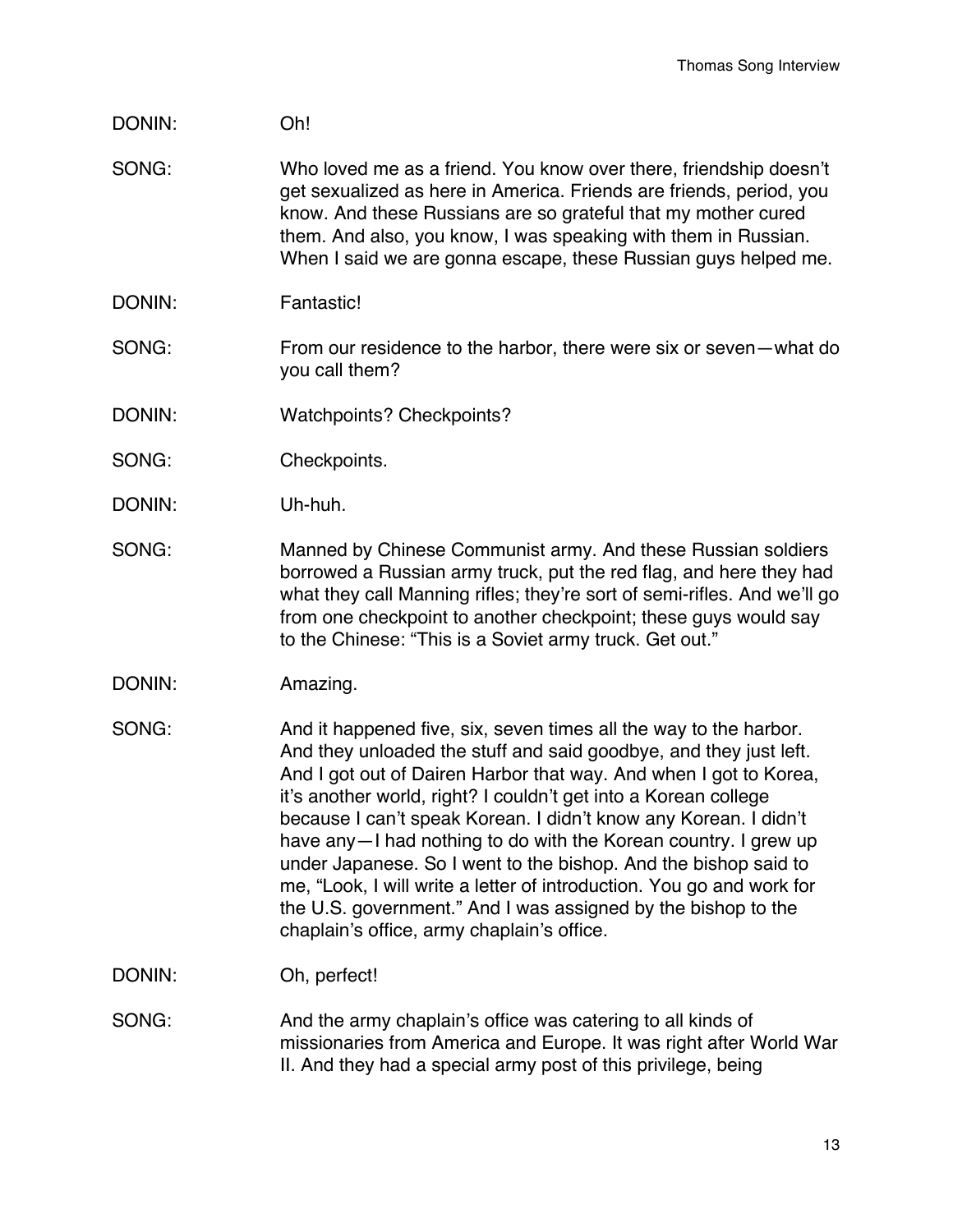European missionaries. So they'll get all these letters. My job was to be the postman to start with.

- DONIN: Perfect. Mm-hmm.
- SONG: Anyway, also I had no Korean friend, and there was nobody else but Koreans there except some White Russians, and that's another story. Then I met an American soldier. And my job was to deliver the mail in the evening—take them to the church, deposit them and then go home.

One cold September spring—it was like winter—it was snowing, I remember. I had bunch of letters. I almost didn't go up the hill to deposit them. I said, I might as well just go home, you know. Something was tempting [me] to go home. But something told me to climb up that hill. So I did. I deposited the letter. It was so cold I decided to go to the room where there was a stove going. I went in.

There was a tall, six-feet American soldier standing in the corner. Naturally I introduced myself and explained why I was wanting to get warm. And he and I began to talking. He said to me, I remember, "You speak English, don't you?" And he was a kid my age stationed in Pusan, Korea, and was shuttling between…. He was a guard, one of the guard of the American train that was shuttling back and forth between Pusan and the capital city, Seoul. And he was there, and he had some kind of business with a priest from Boston. And he came over there. The priest was gone, so he was just getting warm there. And I just met him by accident. But we became good friends. And every time he would come to Seoul, he would look me up.

- DONIN: Oh!
- SONG: And we were such innocent kids. I didn't drink, I didn't smoke, I didn't go into a place like a bar or anything. I didn't even know how to go into a restaurant. He and I just walked around Seoul, Korea. About five months or six months later, he came home to Boston. And he couldn't forget me.

DONIN: Aaaw.

SONG: So he talked his.... By that time I was in correspondence with his sister, older sister, Marion. He talked Marion and the parents to bring me in as a foster child.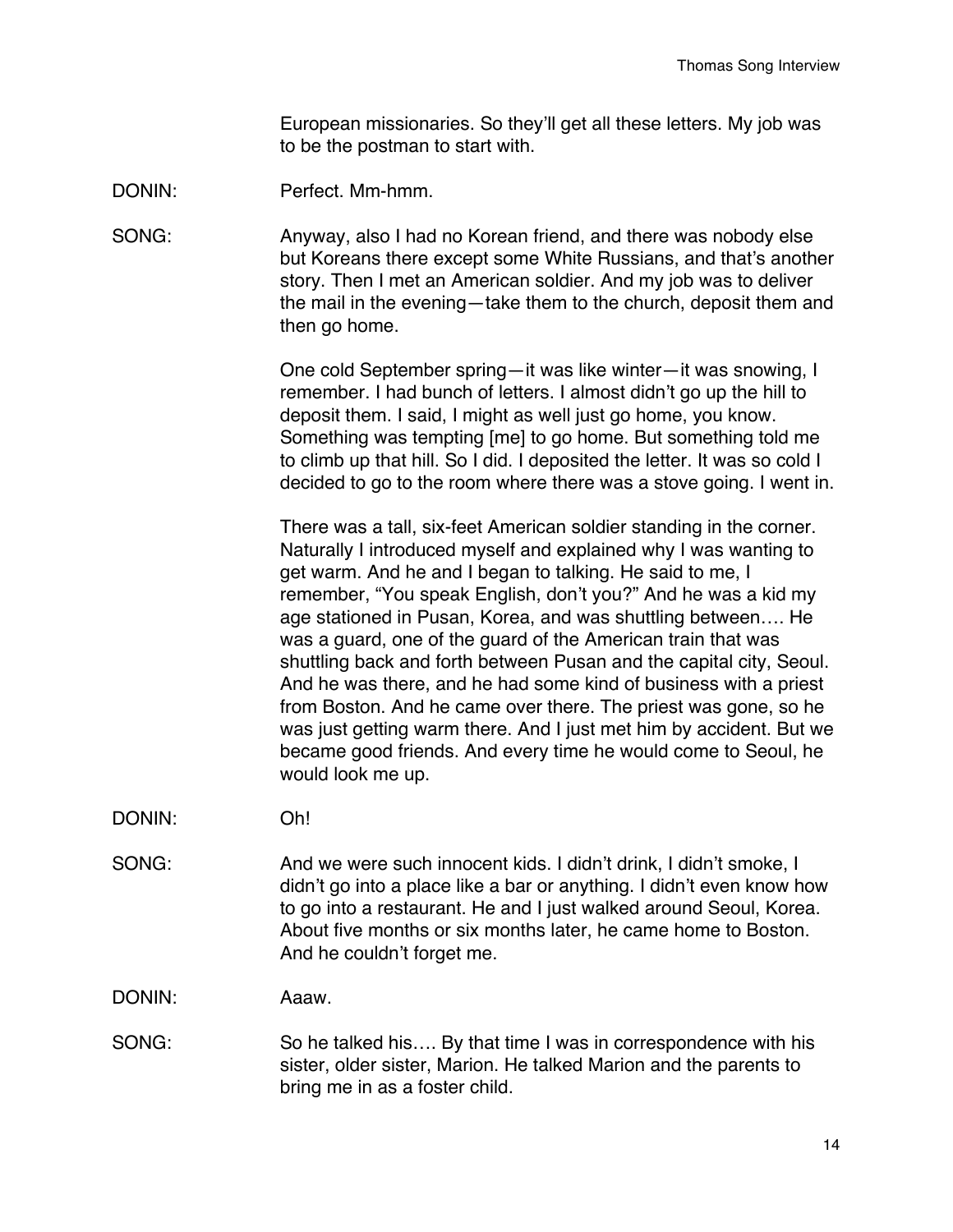DONIN: Oh!

SONG: So I got in because somebody adopted me informally.

- DONIN: Yeah.
- SONG: I don't remember what it was, but it was also a transitional stage. Everything was in fluid anyway. And Marion got me a scholarship to a prep school in Boston.
- DONIN: Oh, goodness!
- SONG: Newman Preparatory School.
- DONIN: Oh, Newman Prep. Sure. I know Newman Prep.
- SONG: So I got into Newman Prep, and I came in. And I began singing in the local church as a church soloist. And that was—It was sort of a ploy by the parish priest to get me accepted because it was only three years after World War II.
- DONIN: I was gonna say-

SONG: There was such a hard feeling against the Korean-

- DONIN: Japanese.
- SONG: Japanese and Asians. You know, it wasn't easy. But I began singing every ten-thirty [laughs] in the morning in the church every Sunday. I was in.
- DONIN: Yeah.
- SONG: You know?
- DONIN: That's great. And you were living with the family.
- SONG: Sheas, S-H-E-A.
- DONIN: Uh-huh.
- SONG: Sheas, Shea family. And this was Hyde Park.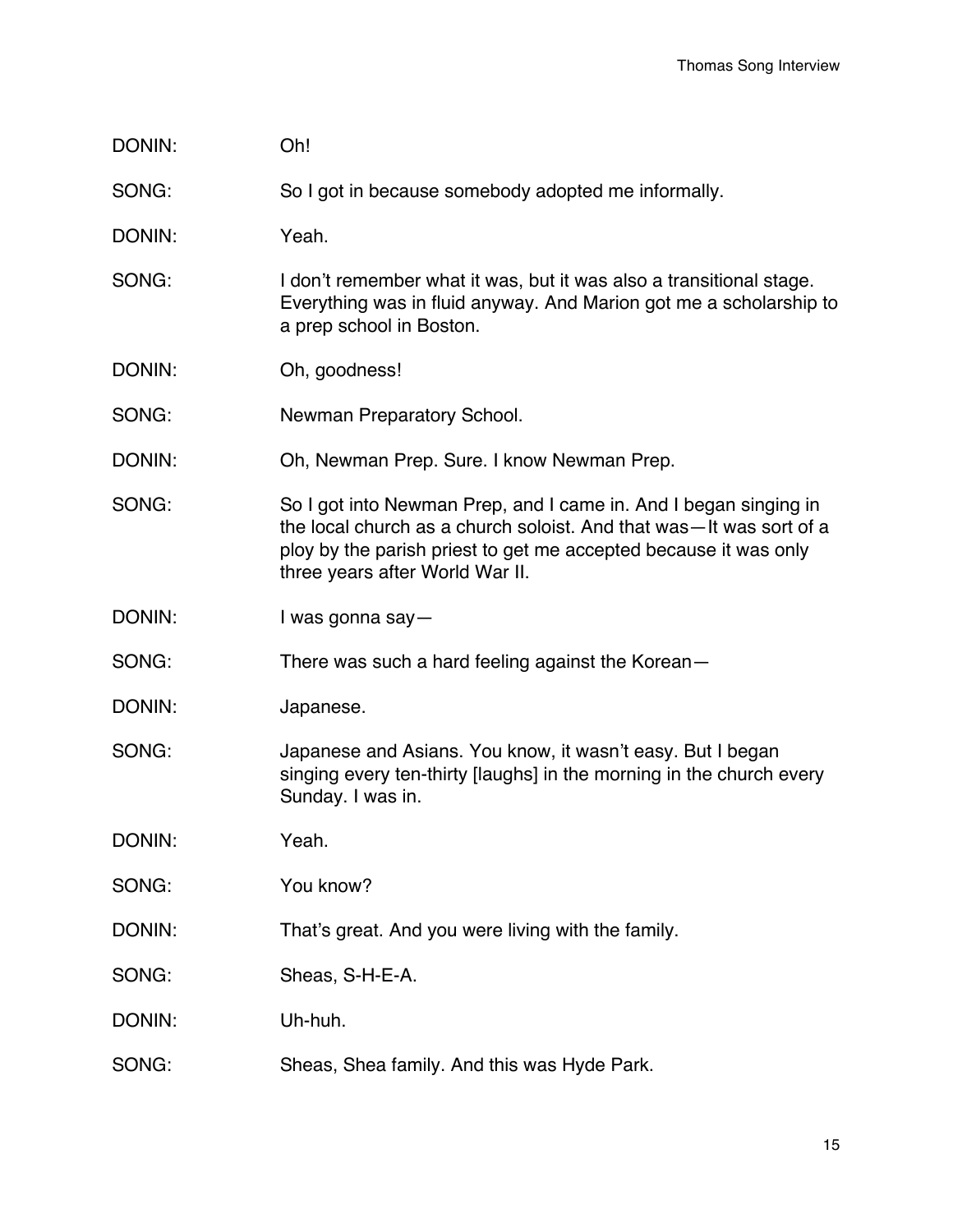- DONIN: Oh, yes. Yes. Very good people.
- SONG: Yeah. They were wonderful. They were wonderful! They were not rich people either. They were working-class people. My foster father was a plasterer.
- DONIN: Oh.
- SONG: And they supported me for a year to finish high school. And I began going to Newman Prep School. I commuted with this soldier's brother, elder brother, called John. John drove into Boston, and, you know, I accompanied him, and I could go to high school from there. Anyway, I guess I'm telling you everything. But I made all A.
- DONIN: Uh-huh! Fantastic!
- SONG: Straight A.
- DONIN: Fantastic!
- SONG: And also they let me graduate in one year, you know. And it's Marion, my elder sister, who found Dartmouth.
- DONIN: She found Dartmouth for you? Yeah.
- SONG: She was dating a doctor, Albert Wagner [Alfred Albert Wagner '49].
- DONIN: Uh-huh.
- SONG: Who must have been in the Class of '47 or '48 or something like that.
- DONIN: Oh.
- SONG: Al Wagner. You'll find his name in directory somewhere I'm sure.
- DONIN: Yes.
- SONG: I never looked for it. But anyway, Al Wagner was a Dartmouth graduate.
- DONIN: Uh-huh.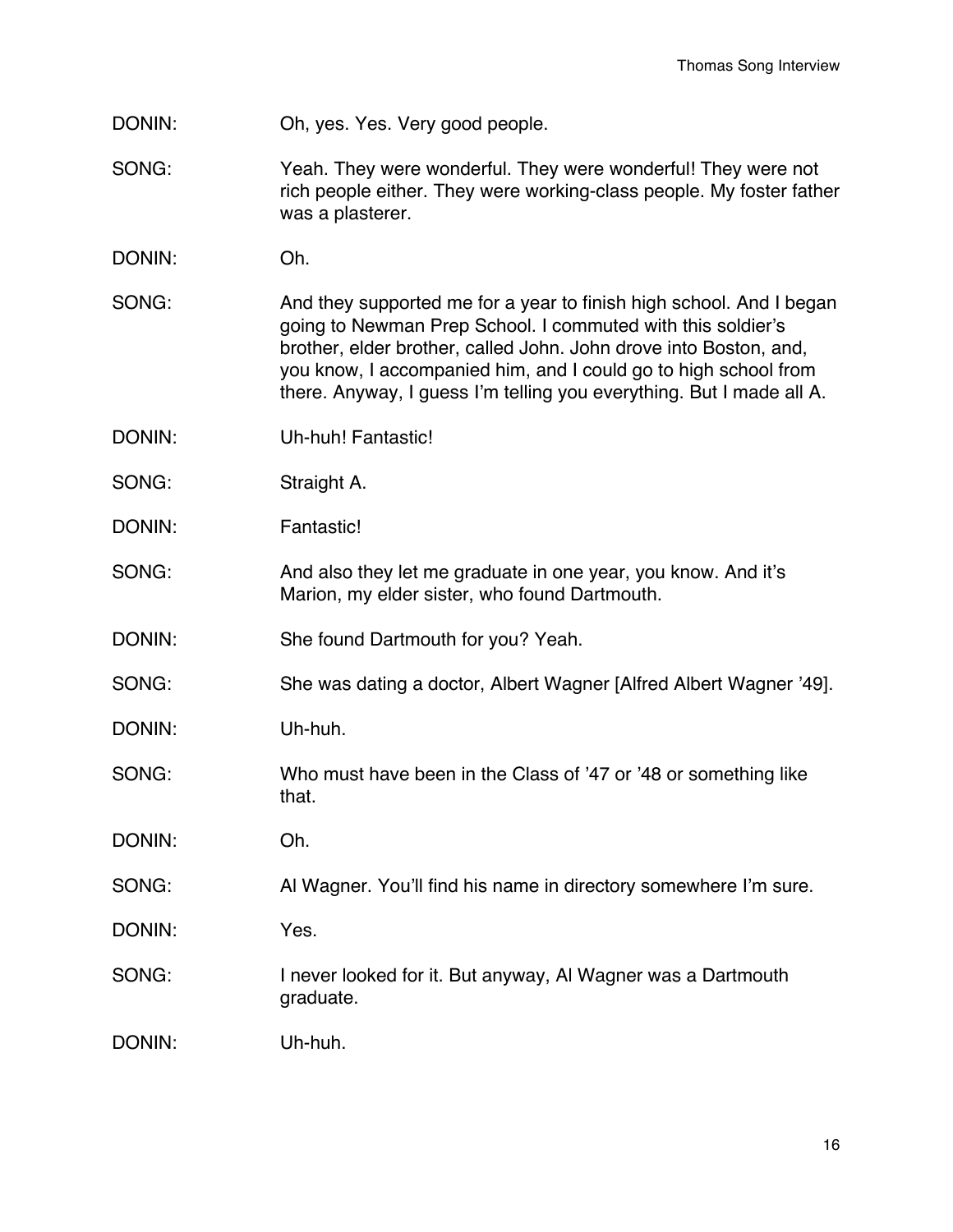- SONG: And Al Wagner is the guy who said, "Marion, how about checking on Dartmouth?" And I don't remember anything because all these applications and everything, Marion took care of me. And you know I am very lucky. Every time…the Russian soldiers, meeting Robert Shea.
- DONIN: Yeah.
- SONG: And then Marion. And then Al Wagner suggesting Dartmouth. And it's out of clear blue sky, you know.
- DONIN: Yeah.
- SONG: As if it was prearranged.
- DONIN: You had some angels looking out for you.
- SONG: It was, it really was. Anyway, I didn't mean to tell all these stories.
- DONIN: It's great.
- SONG: [Laughs.]
- DONIN: So now let's talk about how it was for you at Dartmouth when you got there? Did you go see it before you applied?
- SONG: No. No. I just... A September day when Marion and her boyfriend… By that time she had a different, she had a different boyfriend, whom she married. John. John and Marion drove me to Dartmouth, September day. And I remember it was a rickety ride because there was no superhighway then, you know. I got to Dartmouth and I remember we bought a mattress and a desk. Cost five bucks. [Laughter.] That's all I had in my pocket. And I got in. And class started. Of course I didn't advertise I was gay.
- DONIN: Mm-hmm.
- SONG: As a matter of fact, all through my college career I didn't come out. It's something you had to hide.
- DONIN: You had to hide it in high school, too.
- SONG: Of course. But in the Orient, I grew up in a very different atmosphere, you know. Sexuality is not sexualized so much,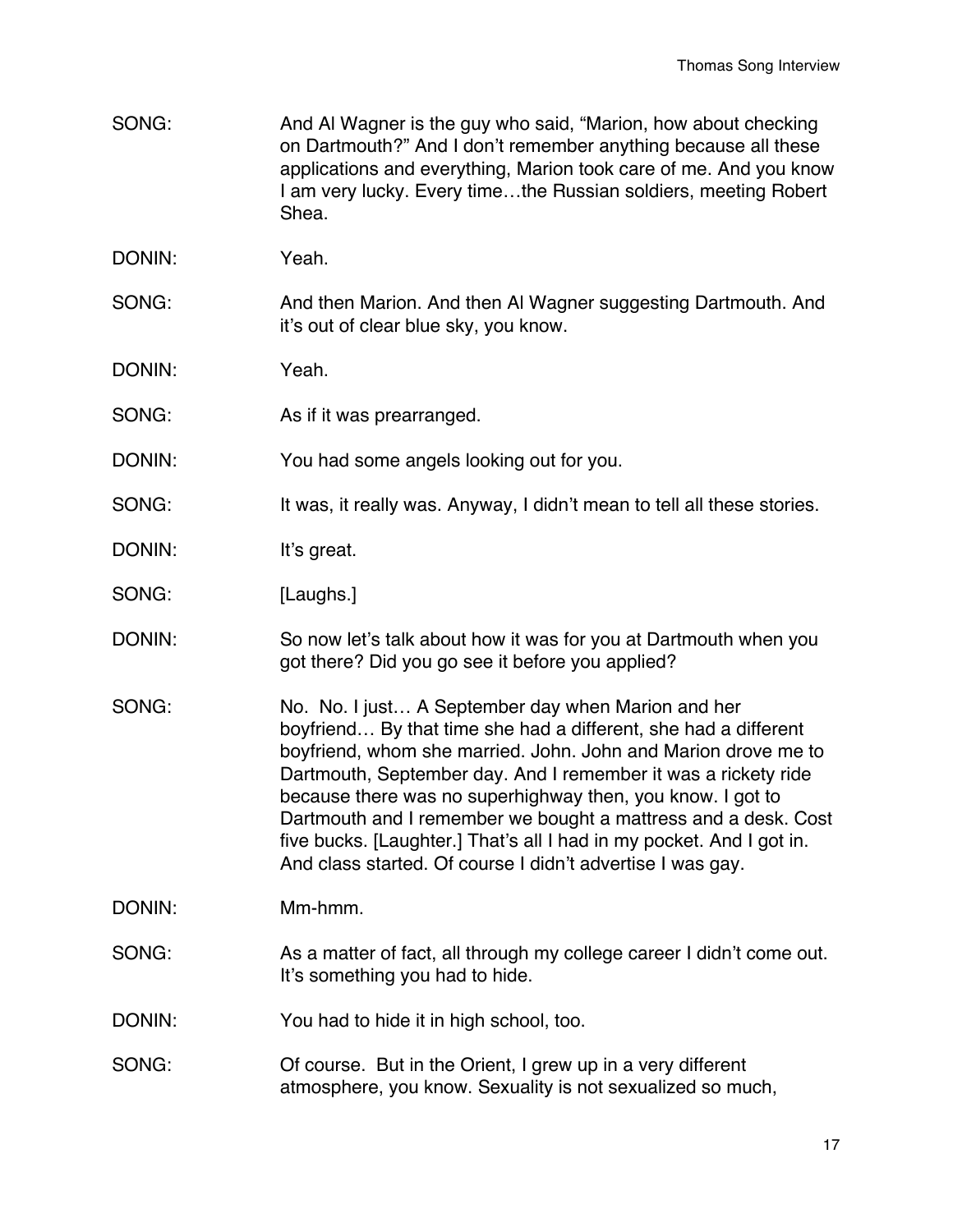eroticized so much. I really think American gays are very strange people.

- DONIN: [Laughs.]
- SONG: They have to hide.
- DONIN: Yes.
- SONG: And if they open it up, they get beaten up. I never understood it. I never understood that. But it's not something you want to talk about.
- DONIN: But you realized you couldn't talk about it when you were here.
- SONG: Over there, too. I mean, you don't advertise.
- DONIN: No.
- SONG: You know what [is] your sexuality. I mean, it's a very private matter.
- DONIN: Mm-hmm.
- SONG: But I handled it over there as a private matter. And decent people don't talk about sexual acts in public, right? So I thought it was like this here, too. But when I really found out how violent the atmosphere was, was when I got into the U.S. Army.
- DONIN: Oh.
- SONG: In 1954. Six years after I came to this country, I was drafted. I spent at a cadre in Arkansas.
- DONIN: Oof!
- SONG: For three years. And boy, I saw, I heard plenty about the violence.
- DONIN: Yeah, dangerous if you let anybody know.
- SONG: Also, because I could type, I could take shorthand, and I was a college graduate by this time now—I am getting ahead of the story here a little bit. As soon as I went in… Well, let me tell you just one more thing which you have to know. In 1949 I got to Dartmouth. In 1950, Korean War broke out.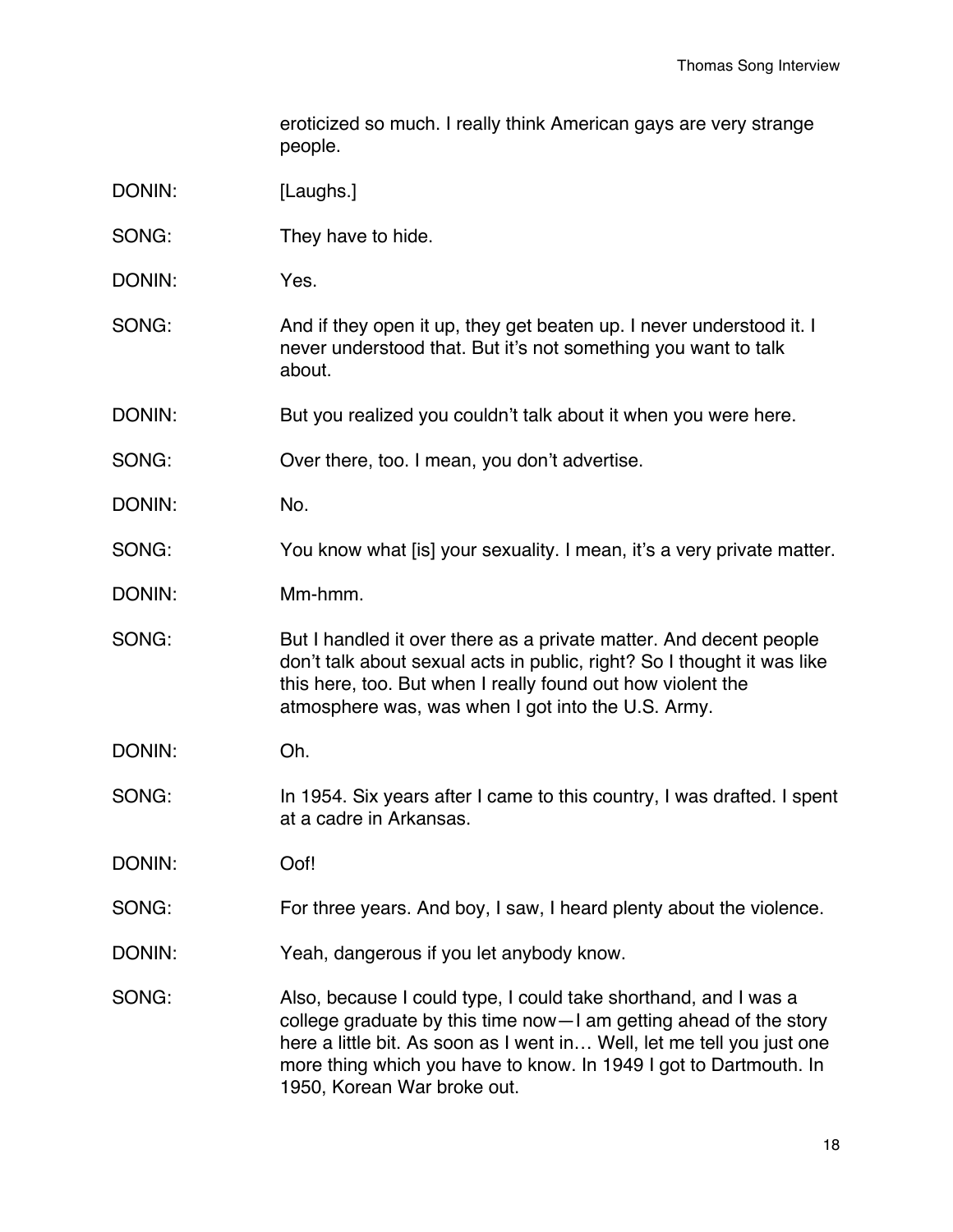### DONIN: Yes.

- SONG: North Korea attacked everything. And between 1945, the relationship between America and Russia became worse and worse and worse. And by the time I came to Dartmouth in 1949, things were pretty sad.
- DONIN: Mm-hmm.
- SONG: We had a thing called McCarthyism.
- DONIN: Yes.
- SONG: You remember those days.
- DONIN: Mmm.
- SONG: And I kept thinking this is a free country. At Dartmouth, I never shut up. I talked as if I were an American. And I was very critical of some of the policies Americans took in Korea. Because the best officers were sent to Japan. The trash came to South Korea. They had no understanding of what Korea was about.
- DONIN: Yeah.
- SONG: And they had such a feeling of superiority, they looked down upon us Koreans. And I really had a rather unpleasant time under some Americans—not all Americans, but some Americans. Anyway, once North Korea attacked—the war broke out. Typical McCarthy thing came in. That side or this side. Either this side or that side. And response is, What the hell do you mean? You cut up our country, north and south without consulting us. Korea is one. It makes no difference. Hah! That's pro-North statement.
- DONIN: Mm-hmm.
- SONG: And I came under suspicion while I was at Dartmouth.
- DONIN: Really!
- SONG: Yeah. I mean three years—sophomore year, junior year, and senior year—war was going on in Korea. I didn't even know which side attacked first because South Korean government wasn't the most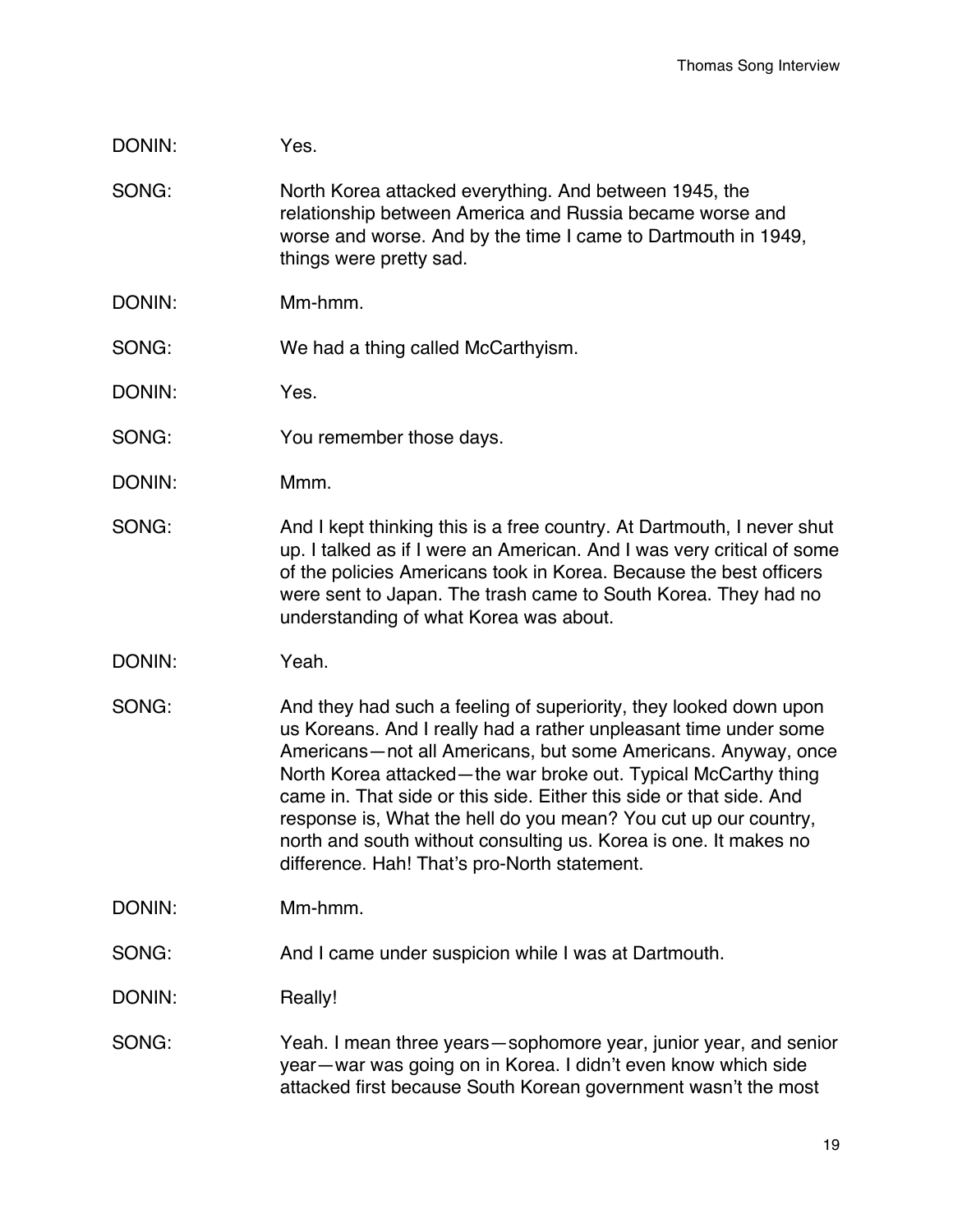virtuous government either. It was corrupt! It was very corrupt. And Syngman-Rhee, he was one of the most dictatorial presidents we ever had. Naturally I couldn't sympathize with that kind of a president. Anyway, so I didn't major in sociology, which I wanted to major in. I majored in mathematics.

- DONIN: Why?
- SONG: The safest subject to study.
- DONIN: Aaah. No politics involved.
- SONG: No politics involved. But I read books. There was the Baker Library. I could read plenty books. I read books, I graduated in mathematics. And this is what I was telling you about how good Dartmouth was to me. Dartmouth gave me an extra scholarship to be used at the University of Michigan for graduate study.
- DONIN: Oh, terrific! In mathematics?
- SONG: In mathematics.
- DONIN: Mm-hmm.
- SONG: I continued in mathematics, and I was drafted. And I served three years in the U.S. Army. And at the end of my three years, I got American citizenship. I really felt protected. 'Til then, you know, can you imagine me telling the Immigration Bureau, "I am gay"? Instant—you'd be subject to instant deportation at that time.
- DONIN: So you had to keep that secret for a long time.
- SONG: Long time. Not secret: shut up.
- DONIN: You kept it hidden.
- SONG: Yes.
- DONIN: Kept it hidden. So who were your friends at Dartmouth? Who did you count on as your friends?
- SONG: I had numerous friends: Thomas McBride; he became an MD. He died last year.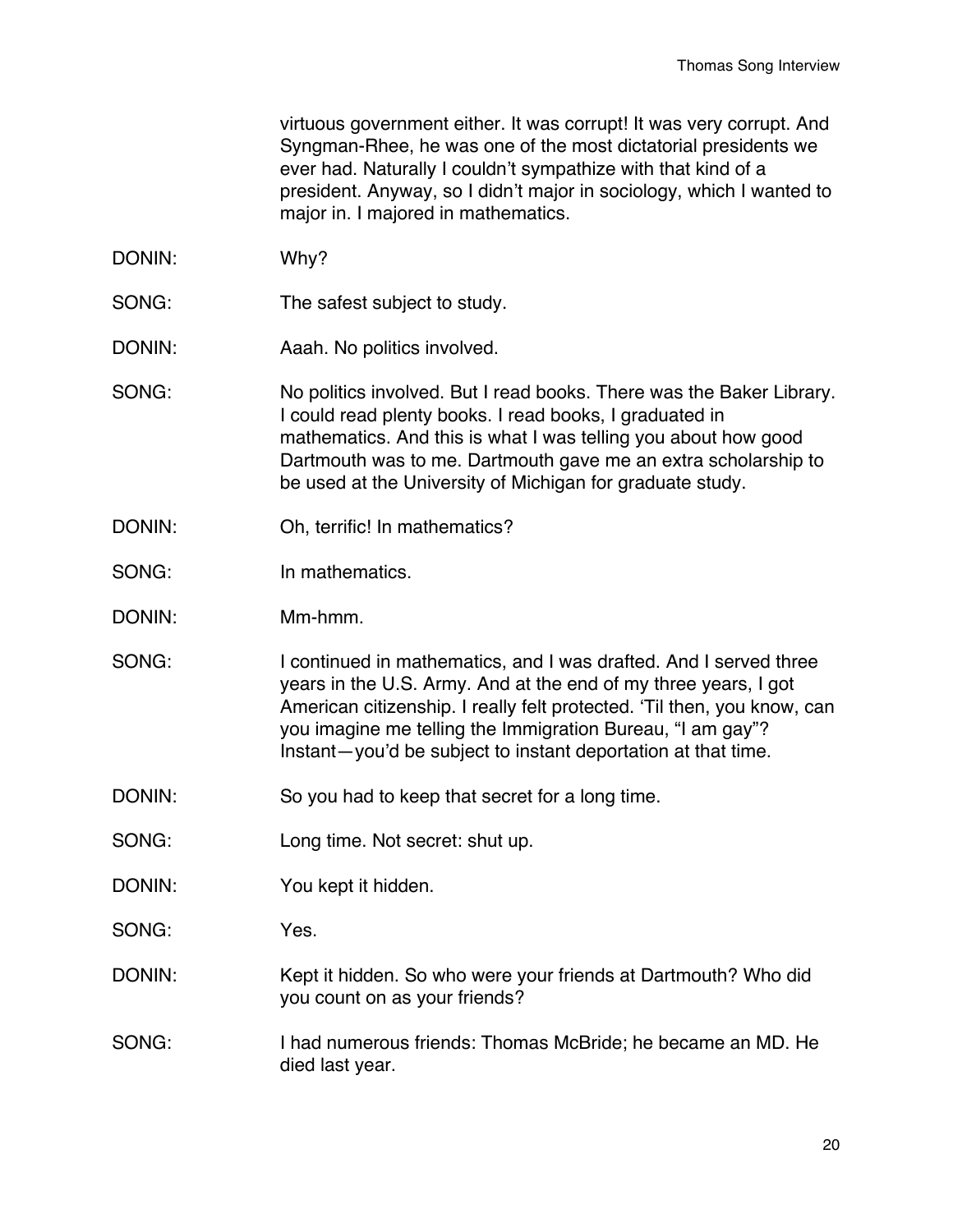| DONIN: | Aaaw.                                                                                                                                                                                                                                    |
|--------|------------------------------------------------------------------------------------------------------------------------------------------------------------------------------------------------------------------------------------------|
| SONG:  | And there was another kid called John Joy ['53], J-O-Y, who<br>became a professor somewhere.                                                                                                                                             |
| DONIN: | Mm-hmm.                                                                                                                                                                                                                                  |
| SONG:  | But you know I lost track of him. And there was another friend, Bob<br>Derzon and Dick Lowenthal. Those are two good friends. But, you<br>know, of course I never told about gay life or anything because I<br>didn't have any gay life. |
| DONIN: | Mm-hmm. And did you participate in any kind of fraternity life? Did<br>you join a fraternity?                                                                                                                                            |
| SONG:  | I didn't have the money. [Laughs.]                                                                                                                                                                                                       |
| DONIN: | Oh, that's right. It's expensive.                                                                                                                                                                                                        |
| SONG:  | Very expensive.                                                                                                                                                                                                                          |
| DONIN: | Yeah. Did you have to work a job there? Did you have a job at<br>Dartmouth?                                                                                                                                                              |
| SONG:  | No.                                                                                                                                                                                                                                      |
| DONIN: | Mm-hmm.                                                                                                                                                                                                                                  |
| SONG:  | But I was connected with Delta Upsilon.                                                                                                                                                                                                  |
| DONIN: | Oh, yes!                                                                                                                                                                                                                                 |
| SONG:  | And I had a lot of friends at Delta Upsilon. They were very good to<br>me, too.                                                                                                                                                          |
| DONIN: | DU.                                                                                                                                                                                                                                      |
| SONG:  | But, you know, I was a total outsider.                                                                                                                                                                                                   |
| DONIN: | Uh-huh. In the life of Dartmouth you were an outsider.                                                                                                                                                                                   |
| SONG:  | Yeah. Oh, I was a good friend with the editor of Daily Dartmouth.                                                                                                                                                                        |
| DONIN: | Oh, yes!                                                                                                                                                                                                                                 |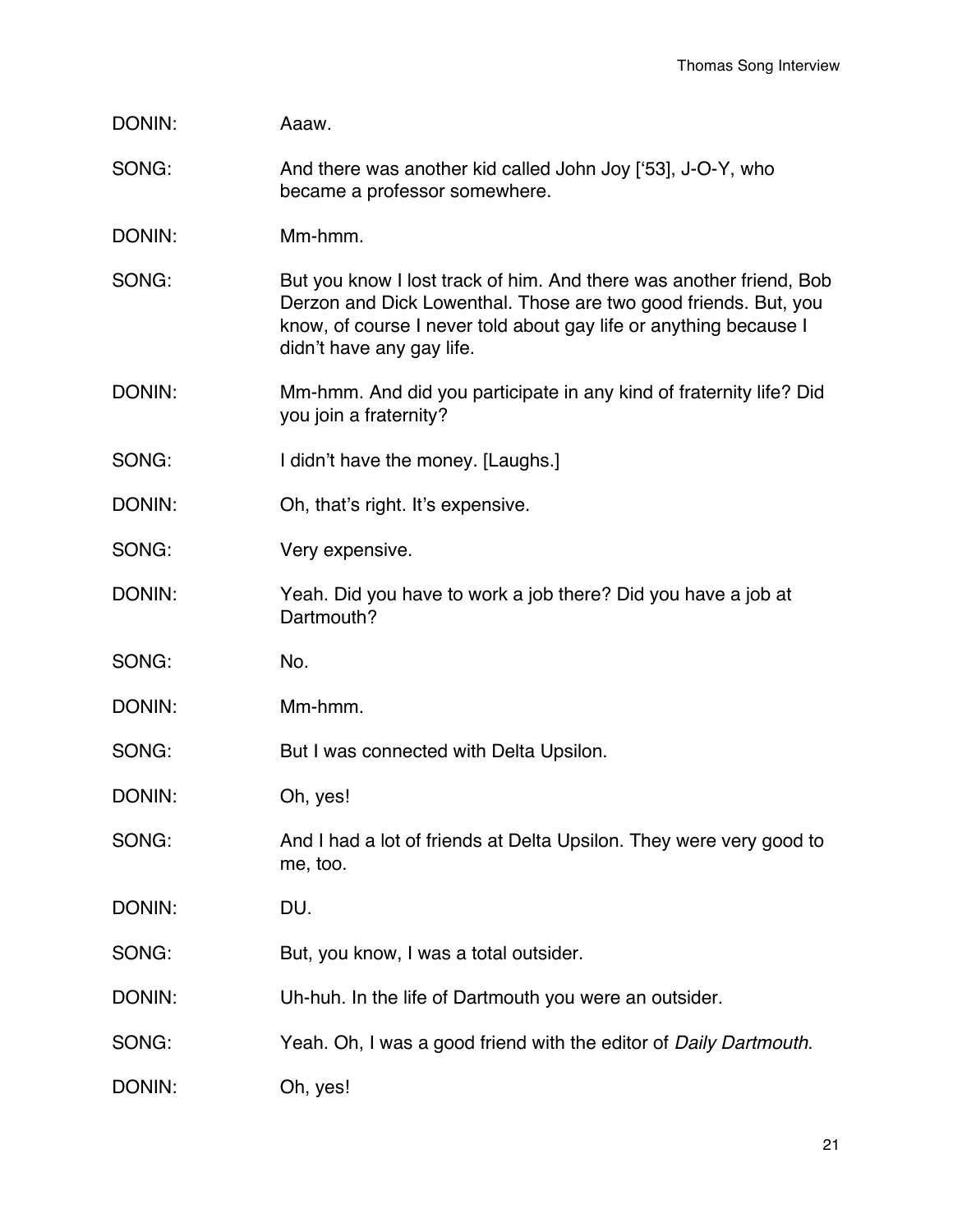| SONG:  | Ted Laskin.                                                                                                                                                             |
|--------|-------------------------------------------------------------------------------------------------------------------------------------------------------------------------|
| DONIN: | Oh!                                                                                                                                                                     |
| SONG:  | And he was two or three classes ahead of me.                                                                                                                            |
| DONIN: | Uh-huh.                                                                                                                                                                 |
| SONG:  | Class of '51. And he was a good friend. He and I kept in touch with<br>each other for a long time by correspondence.                                                    |
| DONIN: | How did you manage - Where did you go when it was break time,<br>when it was in the summers and over Christmas? Where did you<br>go? Did you go to the Sheas in Boston? |
| SONG:  | No. Mostly in the summer I went to Lake Placid.                                                                                                                         |
| DONIN: | Oh!                                                                                                                                                                     |
| SONG:  | Which in those days Students' department was extremely good<br>to me. They would find a job for us. And sort of tell me where to go,<br>how to go, you know?            |
| DONIN: | Yes.                                                                                                                                                                    |
| SONG:  | I still am very grateful for that. I worked every summer.                                                                                                               |
| DONIN: | Yeah.                                                                                                                                                                   |
| SONG:  | That way.                                                                                                                                                               |
| DONIN: | You needed the money.                                                                                                                                                   |
| SONG:  | Needed the money. In a summer hotel.                                                                                                                                    |
| DONIN: | Oh, I see.                                                                                                                                                              |
| SONG:  | And these summer hotels would prefer to hire Ivy League students.                                                                                                       |
| DONIN: | Yes, yes.                                                                                                                                                               |
| SONG:  | You know?                                                                                                                                                               |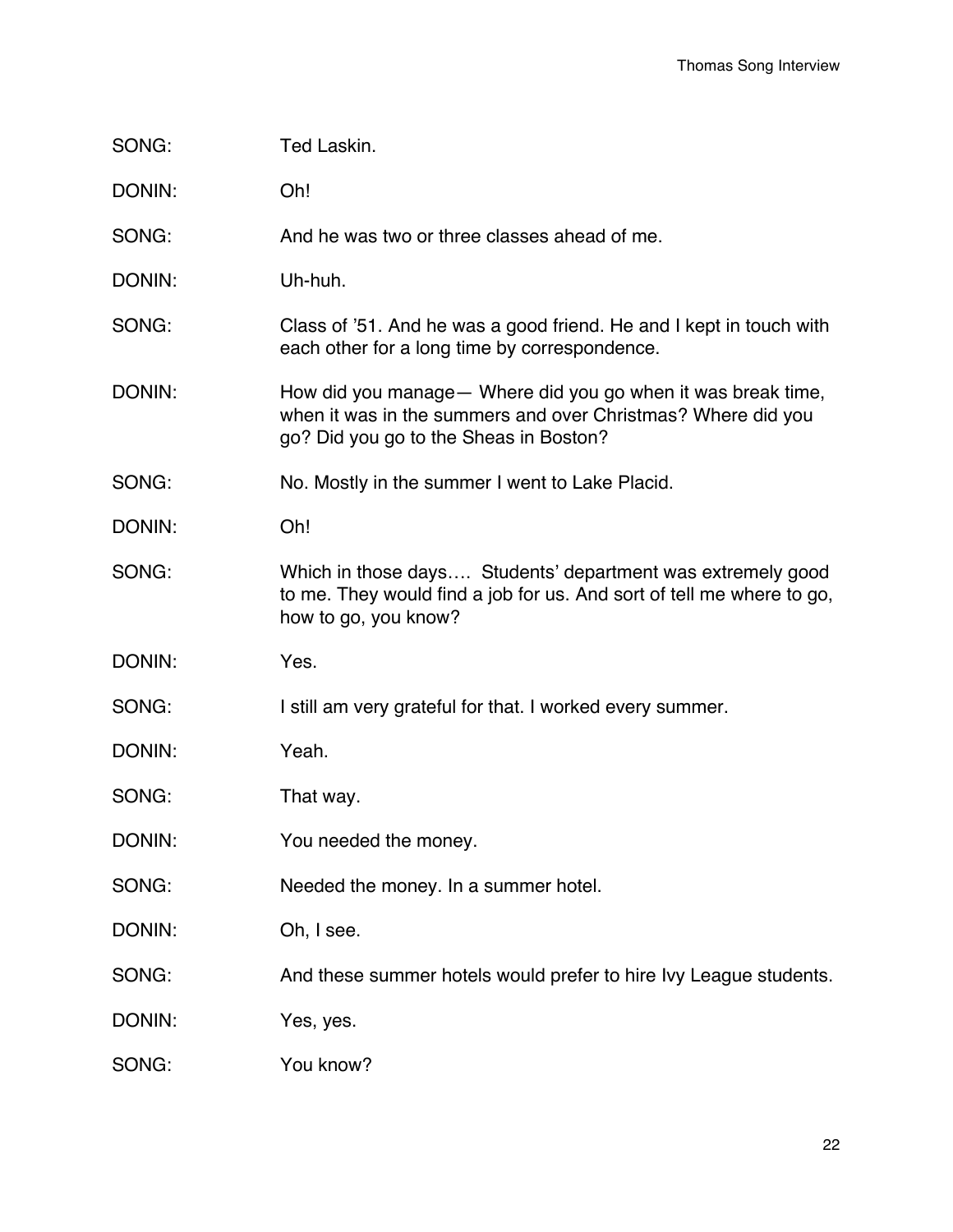| DONIN: | Yes. It improves their reputation.                                                       |
|--------|------------------------------------------------------------------------------------------|
| SONG:  | So I made a lot of Harvard, Columbia and Yale and Princeton<br>boys-friends-that way.    |
| DONIN: | Yeah.                                                                                    |
| SONG:  | And, you know, we are all poor, and we all have to work. [Laughs.]                       |
| DONIN: | Yeah. Did you ever feel any backlash because they probably<br>assumed you were Japanese? |
| SONG:  | No. It's one of the reasons - I was so Americanized.                                     |
| DONIN: | Yeah.                                                                                    |
| SONG:  | I wasn't like a kid from the Far East. You know, basically I spoke<br>American.          |
| DONIN: | Yep.                                                                                     |
| SONG:  | [Laughs.]                                                                                |
| DONIN: | And you understood the American culture.                                                 |
| SONG:  | Culture, yeah. I had no problem slipping into the American life.                         |
| DONIN: | Uh-huh.                                                                                  |
| SONG:  | As a child. Even from high school.                                                       |
| DONIN: | Right, right. So the faculty and the students treated you—they<br>welcomed you.          |
| SONG:  | I was no different from kid from California. [Laughs.]                                   |
| DONIN: | Yeah. That made things a little bit easier for you.                                      |
| SONG:  | It made it easier. But it's because of my Esperanto background, you<br>know. Yeah.       |
| DONIN: | Yeah.                                                                                    |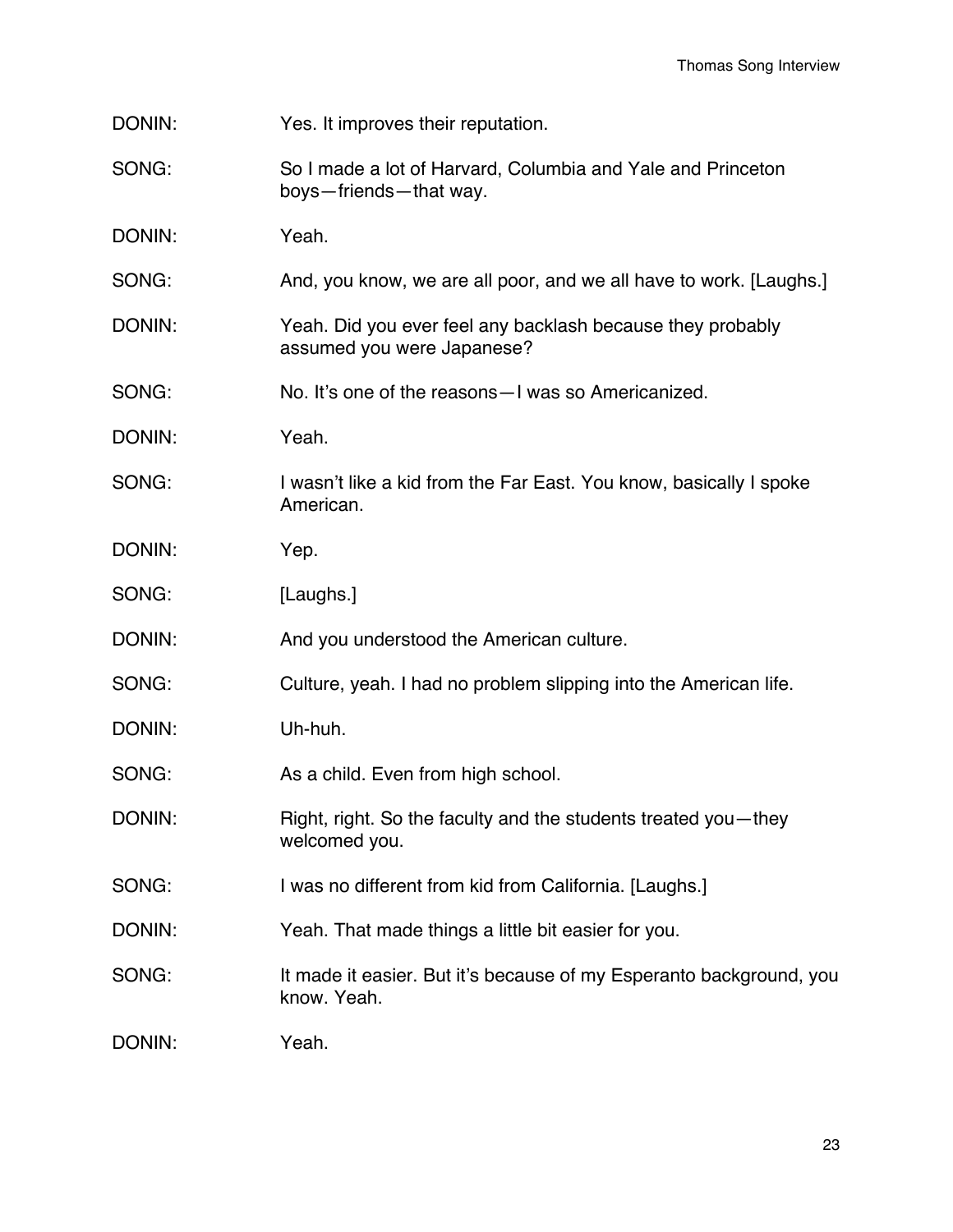- SONG: And also, I'm just supplementing. My story is that during that World War II period, between 1941 and '45, those three years I didn't associate too much with Japanese kids, because of this. I made fr- —oh! At that time the church I was attending, Stella Maris Church, the Star of the Sea.
- DONIN: Uh-huh!
- SONG: The Dairen Catholic, see. It had an academy catering to the European kids. And the sisters were teaching in English. And because of my tutor who was Jesuit, he steered me into friendship with the European kids. These European kids were not, straightly speaking, European. They were stateless people, so-called White Russians.
- DONIN: Oh, yes.
- SONG: There were many Georgians, Armenians, Poles, Ukrainians, and Czarist Russians.
- DONIN: Mm-hmm.
- SONG: And I became friends with these people. And I had to sort of keep it quiet. I wouldn't let the Japanese kids know that this was happening. So I got used to - I was associating with these kids, especially the Jewish kids. And our common language was English and partially Russia. And we normally spoke in English.

The sequel to this story, another horrifying story. Most of these people were stateless or Czarist Russians. The Communist Russians came in; they were all sentenced to Article Such-andsuch for 15 years hard labor or 25 years hard labor, and was exiled. Some of them ended up near North Pole in Magadan [Prison]. And one of them…'til recently I was still in contact, Joseph Lerner. Yeah.

Joseph Lerner—oh, my God! That's another long story—graduated from St. Joseph's College in Yokohama, Japan, two or three months before the atomic bomb was dropped in Hiroshima. He graduated on sort of a changed schedule, and passed Hiroshima, got on a boat and managed to escape and arrived in my hometown, Dairen. And—atomic bomb!

DONIN: Oh! What a story!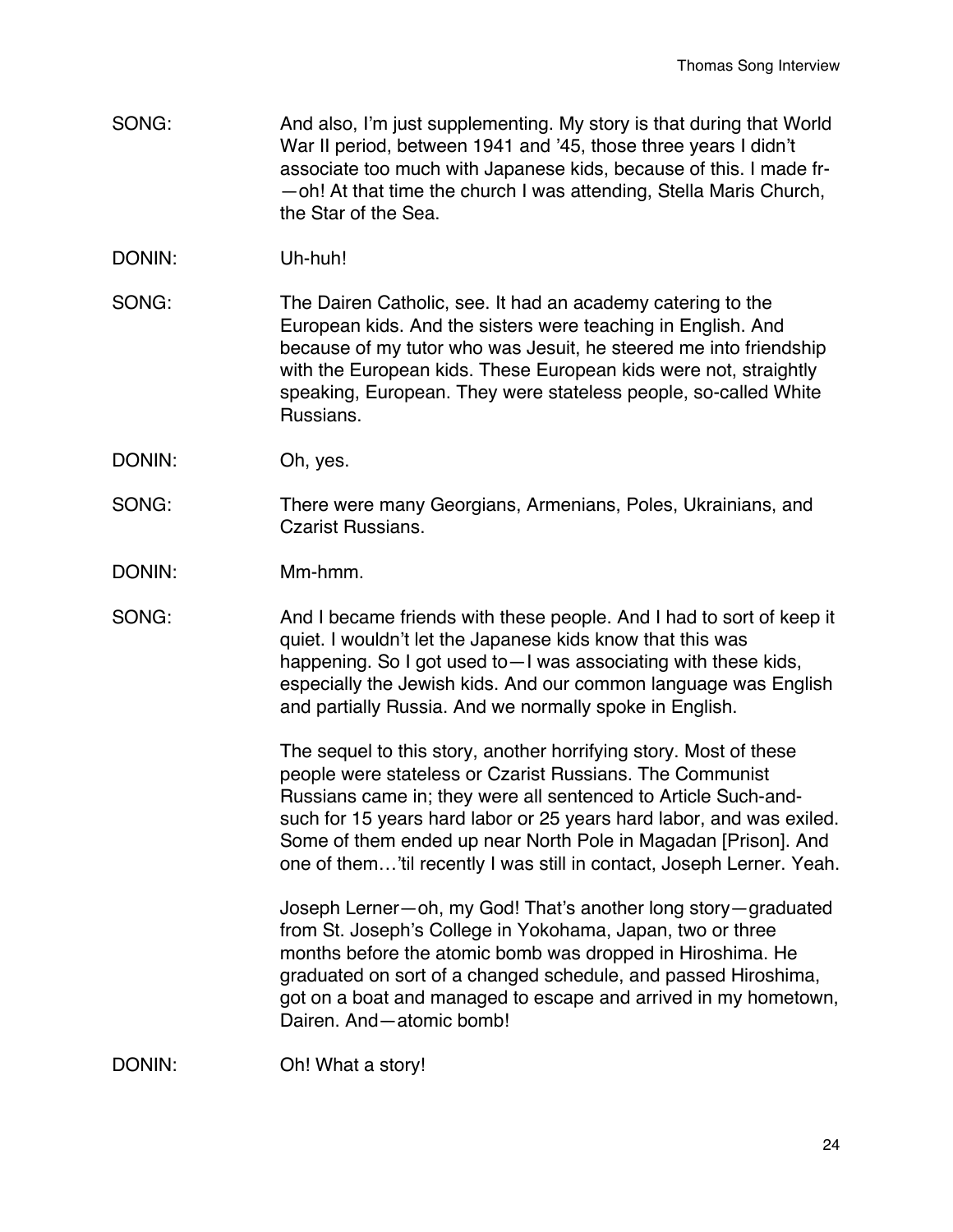- SONG: And at that time, Soviet Union had just declared war against Japan. And the Soviet consulate people were arrested, was put into a temporary prison; that prison was formerly a summer resort hotel belonging to Joseph's father. [Laughs.]
- DONIN: Amazing.
- SONG: And when Japan surrendered, the emperor read a rescript telling the Japanese people that Japan's surrendering. That rescript Joseph had with a military policeman guarding the prison.
- DONIN: Oh, gosh!
- SONG: And he had escaped the Hiroshima bombing just few days before.
- DONIN: Just a few days before.
- SONG: Anyway, he was arrested by the Russians, sent to Magadan. He was sentenced to 25 years hard labor for treason against Russia. And he said, "What do you mean by treason? I am Jewish! I was born in Manchuria! I have nothing to do with Russia." "No. Doesn't matter." Anyway, I heard from him from Israel a year ago.
- DONIN: Oh!
- SONG: And he had been released from the prison in Magadan in 1956 when Stalin dropped dead. And then the Russians—the Soviets wouldn't let him get out of Russia. He ended up teaching English within Kremlin to the children of the Soviet elite.
- DONIN: That's crazy! For how long?
- SONG: 'Til he was finally permitted to go to Israel. He got out during that period, you remember, when the Israelites are fighting with the Russians about releasing the Jewish people. He managed to get out that way. Oh, I got sidetracked. [Laughter.] Anyway, where was I?
- DONIN: Well, let's see. You'd made your way through Dartmouth.
- SONG: Yeah.
- DONIN: And then they paid for you to go to Michigan.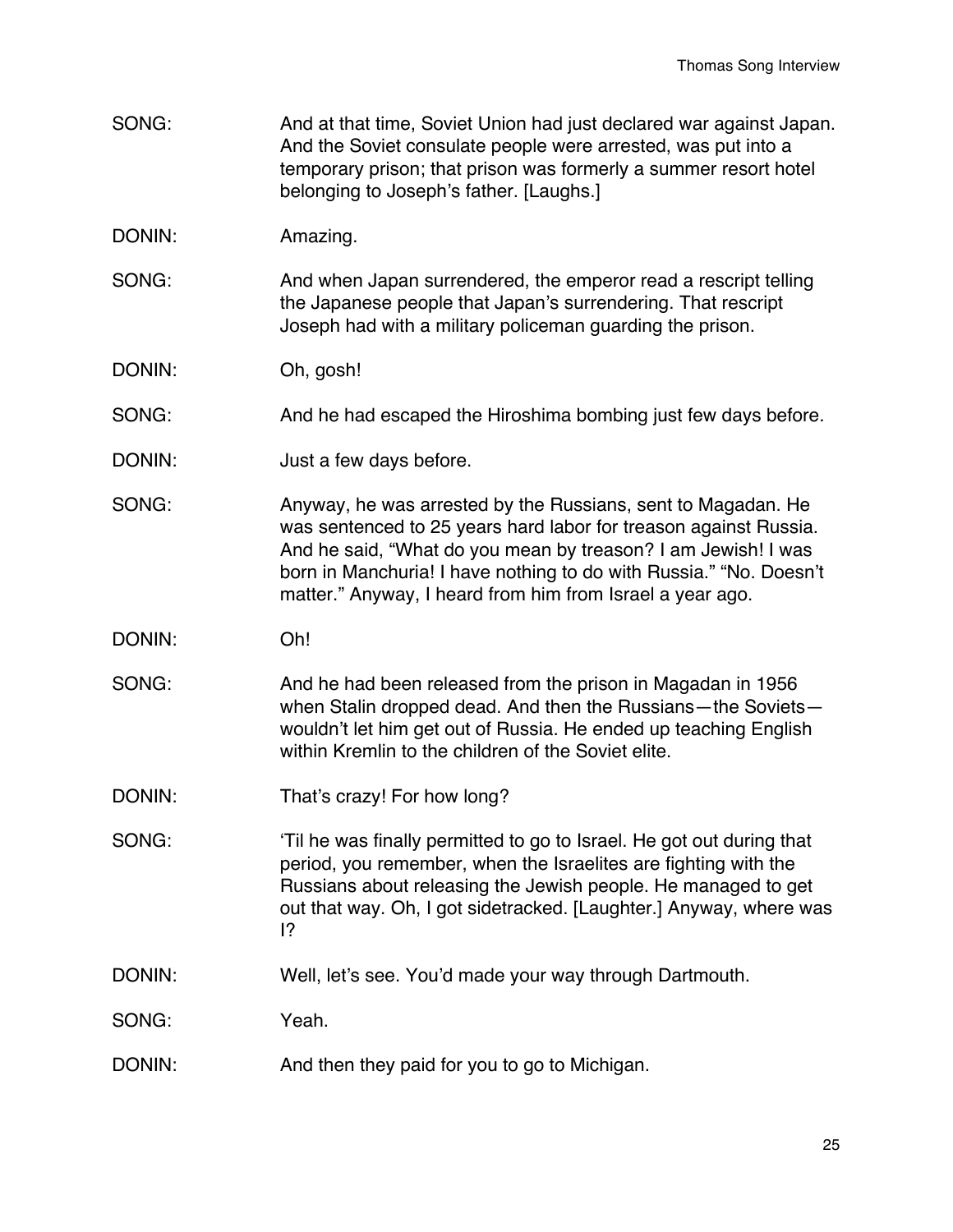| SONG:  | Michigan.                                                                                                                                                                                                                                                                                                                                                                                                               |
|--------|-------------------------------------------------------------------------------------------------------------------------------------------------------------------------------------------------------------------------------------------------------------------------------------------------------------------------------------------------------------------------------------------------------------------------|
| DONIN: | For a graduate degree?                                                                                                                                                                                                                                                                                                                                                                                                  |
| SONG:  | Then I was in the U.S. Army for three more years.                                                                                                                                                                                                                                                                                                                                                                       |
| DONIN: | And then you were in Korea.                                                                                                                                                                                                                                                                                                                                                                                             |
| SONG:  | And when I came out from the U.S. Army, I had the GI Bill.                                                                                                                                                                                                                                                                                                                                                              |
| DONIN: | Oh, yes.                                                                                                                                                                                                                                                                                                                                                                                                                |
| SONG:  | So using the GI Bill, I finished up my graduate degree.                                                                                                                                                                                                                                                                                                                                                                 |
| DONIN: | Uh-huh. That was in mathematics, your graduate degree?                                                                                                                                                                                                                                                                                                                                                                  |
| SONG:  | No. That's another long story.                                                                                                                                                                                                                                                                                                                                                                                          |
| DONIN: | Aah.                                                                                                                                                                                                                                                                                                                                                                                                                    |
| SONG:  | Remember, McCarthyism was still around.                                                                                                                                                                                                                                                                                                                                                                                 |
| DONIN: | Yeah.                                                                                                                                                                                                                                                                                                                                                                                                                   |
| SONG:  | And the people are finding Communists under every bed. And I got<br>my master's degree in philosophy. And I said to myself, What am I<br>going to do with a degree in philosophy? Can you imagine an<br>Oriental kid saying, "I have a degree in philosophy. Hire me to<br>teach philosophy in America?" It was a different period; not today. A<br>friend of mine said to me, "Get another degree in library science." |
| DONIN: | Aaah!                                                                                                                                                                                                                                                                                                                                                                                                                   |
| SONG:  | So I got another degree in library administration and became a<br>librarian.                                                                                                                                                                                                                                                                                                                                            |
| DONIN; | Uh-huh!                                                                                                                                                                                                                                                                                                                                                                                                                 |
| SONG:  | And my friend said to me, "If FBI comes around and says, 'What's<br>your specialty,' say, 'I'm a librarian."" [Laughs.]                                                                                                                                                                                                                                                                                                 |
| DONIN: | Yes.                                                                                                                                                                                                                                                                                                                                                                                                                    |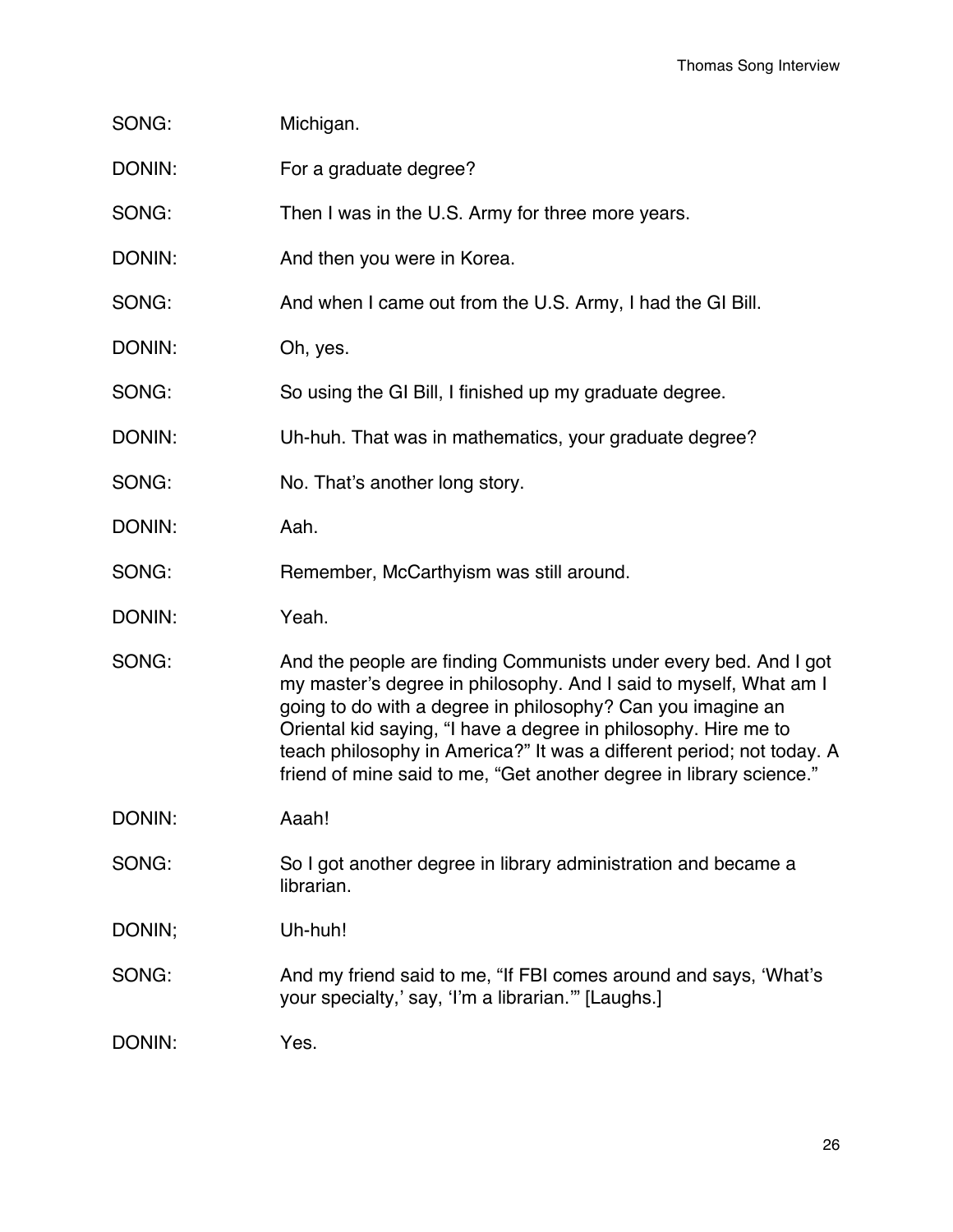- SONG: It's the safest degree no matter what you do, you know. Also, I could read all the books I want.
- DONIN: Yes.
- SONG: I could buy all the books I want. This is a most ideal profession. So I became a librarian.
- DONIN: Uh-huh.
- SONG: And from there I graduated, and I went to Oakland University in Oakland, Michigan, outside of Detroit. And there I worked as a librarian for a year. And then the computer was coming up. And they needed somebody who could handle programming, which was suspiciously like mathematics at that time. So from there I went to Wayne State University and worked as a librarian for a while. And then Yale picked me up, and I became a research associate at the library of Yale University Library.
- DONIN: Uh-huh.
- SONG: Research department. And at that time at Yale they were writing a computer program that eventually is used today for library administration.
- DONIN: Uh-huh. Amazing!
- SONG: So I'm one of those guys who, you know, worked for that project. And then the head of Yale University Library found me and offered me a job to come to Bryn Mawr College as associate director. So I came here. I'm the one who grew up in computer—

DONIN: At Bryn Mawr.

- SONG: At Bryn Mawr.
- DONIN: Uh-huh.
- SONG: I'm the one who brought the first computer for Bryn Mawr. It cost five or six hundred bucks. It was a lot of money then!
- DONIN: Yes, it was. And it was just the beginning then. Wow!
- SONG: And it was a console. You know it was like this. [Gestures.]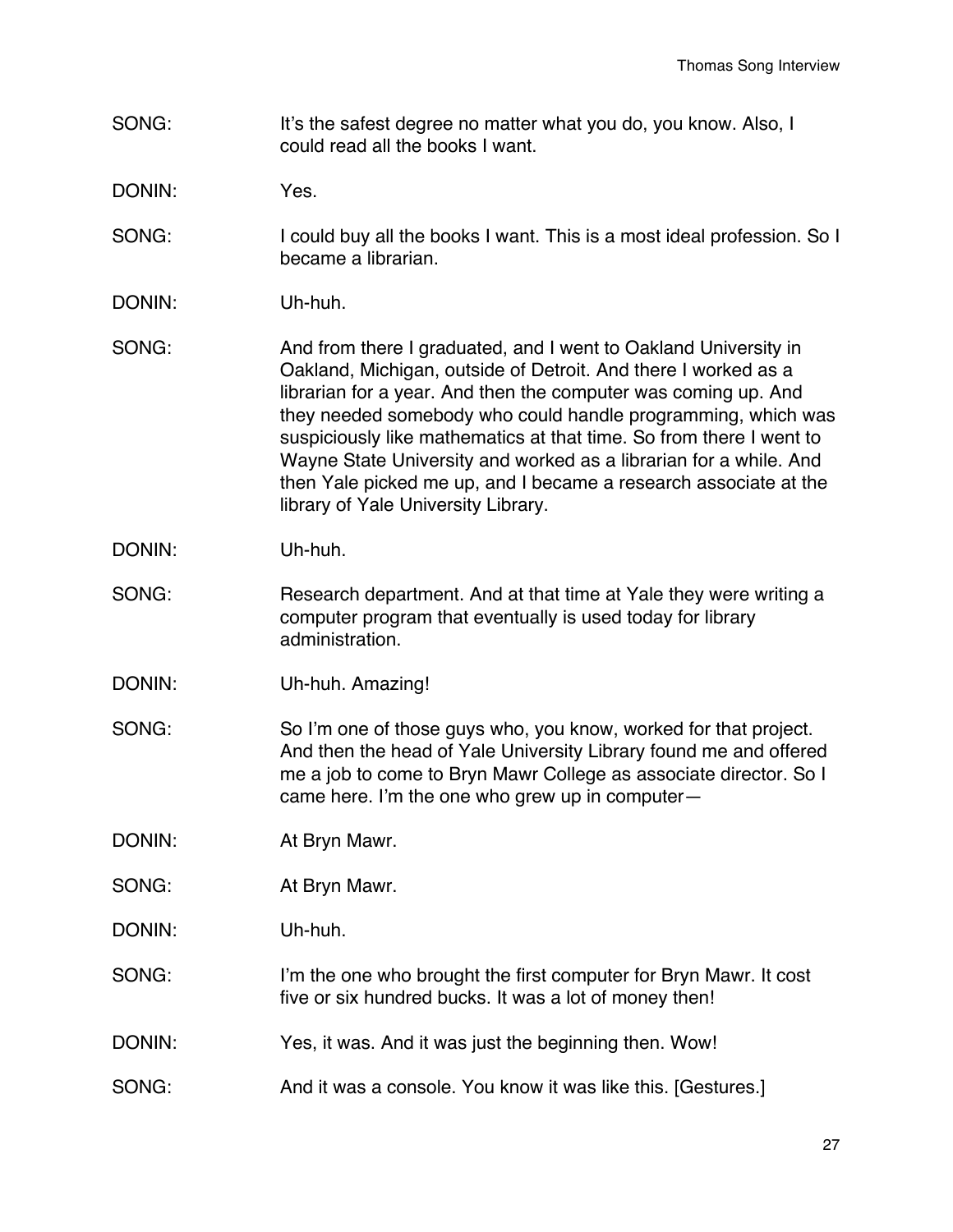DONIN: Enormous. Right.

- SONG: An enormous one. And the guy who hired me for research at Yale became the head of Oakland, OCLC, Oakland College Library Systems—something like that. He was the head of OCLC. That was the first computer library system in the United States.
- DONIN: Oh, my goodness!
- SONG: His name was Frederick Kilgore.
- DONIN: Uh-huh.

SONG: Frederick Kilgore, if you look up, he will show up.

- DONIN: So that's how you ended up here, outside Philadelphia at Bryn Mawr.
- SONG: I came to Bryn Mawr.
- DONIN: Yes.
- SONG: And at Bryn Mawr, I was there for 18 years. And the first thing... As soon as I settled down, I was working with a computer system, the philosophy department came and said, "You have a philosophy degree, don't you"" So I said, "Oh, yes." They says, "We are starting—would you teach a course of Chinese philosophy?"
- DONIN: Oh!
- SONG: So I taught Chinese philosophy.
- DONIN: Uh-huh!
- SONG: For four or five years here at Bryn Mawr. So I was a member of the philosophy department.
- DONIN: So you held two positions then: librarian and faculty.
- SONG: Yeah.
- DONIN: Wonderful!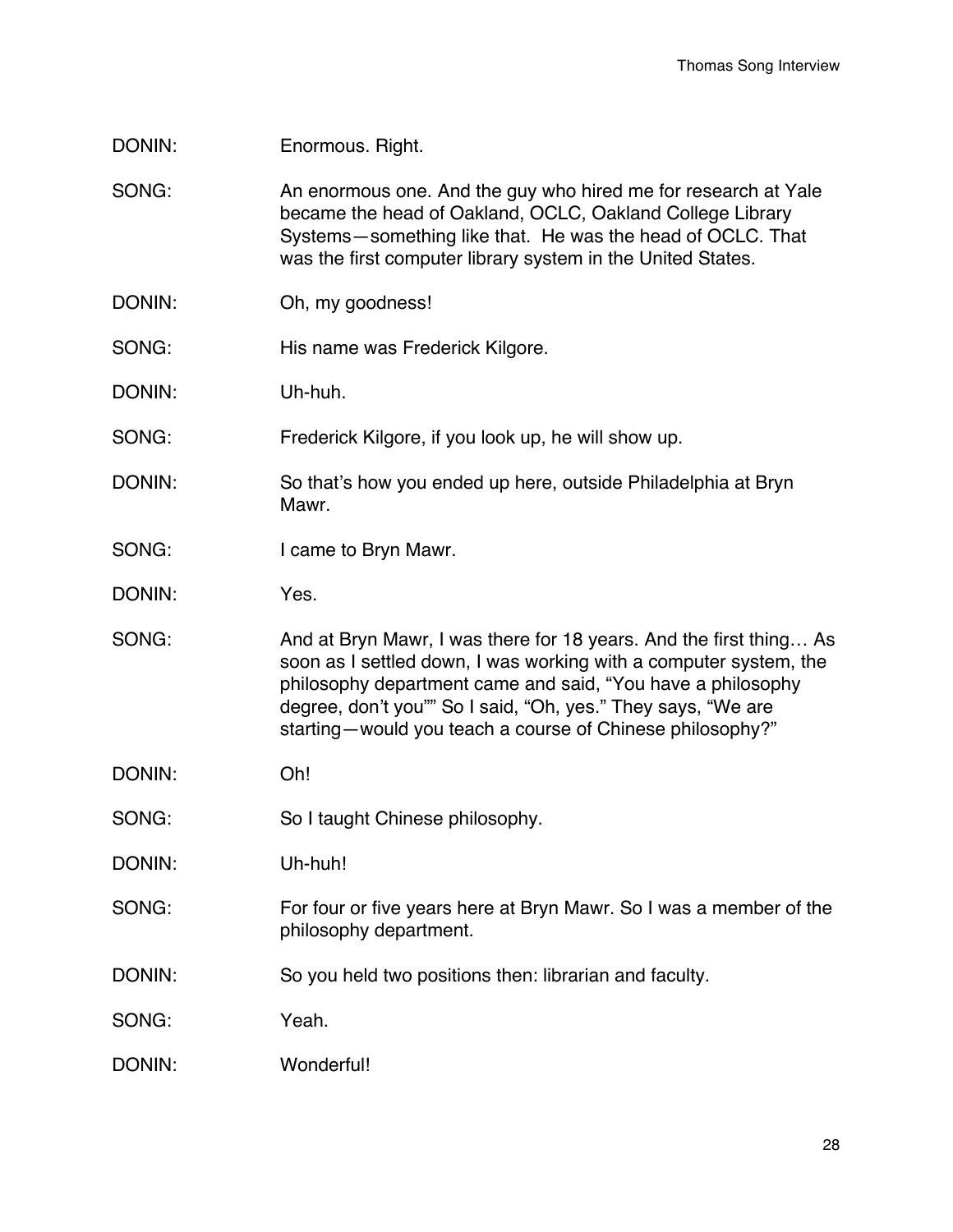- SONG: But basically I was, you know.... I really had to do everything in library administration, you know. I had—Can you imagine when I came here, we had 14, 15 members of the library. By the time I left, there were 45. So it was a pretty large system, you know.
- DONIN: And it grew tremendously when you were there.
- SONG: Bryn Mawr, being a women's college 'til 1976—
- DONIN: Mm-hmm.
- SONG: All the Ph.D.s granted to women in America were handed out by Bryn Mawr, every one of them. So we had 23 departments. So, you know, it was a very specialized, funny library. We are buying books from Russia all the time 'cause we had Russian department. And we had required that all the librarians we appoint had to handle two languages. And we tested them all ourselves. [Laughs.]
- DONIN: So you had a lot of librarians who were speaking foreign languages.
- SONG: Yeah. And very good ones, too.
- DONIN: Mm-hmm. Very good ones. So going back to Dartmouth, tell me how your experience there, those four years there, did that help you feel that you finally had a home someplace?
- SONG: You know, I'm frank with you: Four years, I spent most of the time in the Baker Library.
- DONIN: Yes.
- SONG: That was my home.
- DONIN: Mm-hmm.
- SONG: And I didn't have money to date girls, to do things. So I didn't do anything of that. I just read books. Of course, that's also why I was able to last as a librarian. [Chuckles.] I had very few close friends. And also because I made the mistake of speaking too frankly in my freshman year and sophomore year, I had to be very careful in what I say, what I'm not to say. And I basically lived my remaining three years between the classroom, library, and that was it.
- DONIN: Mm-hmm. So you guarded your privacy very carefully.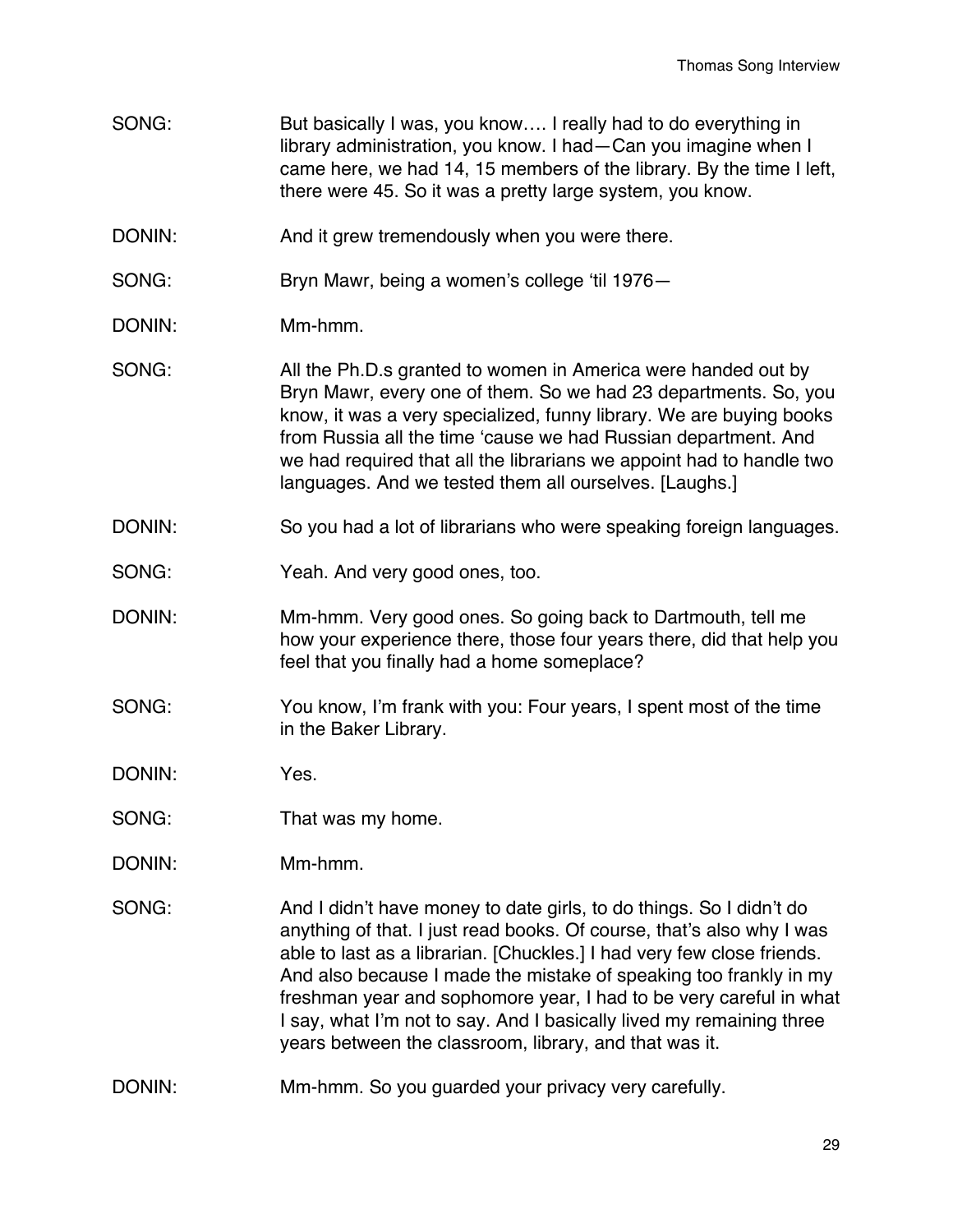### SONG: Yeah, I had to.

DONIN: Mm-hmm.

- SONG: I had to. Also the kids don't understand it. You know to them Korea was "the Commies" and us. That was black and white. Anybody who is in the middle…
- DONIN: So you played it safe.
- SONG: I had to play it safe.
- DONIN: Yeah. Was it lonely for you?
- SONG: It was very lonely—very lonely. It was very lonely. I really don't want to go back to that period again, ever. And when I graduated, I really had no place where I was going, you know. You remember, I don't have a country. You say, "Oh, I'm an American. I grew up in Oklahoma." I can say none of that stuff.
- DONIN: Mm-hmm.
- SONG: If I go back to Korea, they will say, "You are Japanese." If I go to Japan, they will say, "You are Korean," or "American." And it took me 20 years to find myself. I was 40 when I finally realized that I was gay, that I had my own life, I can keep hiding, I can keep denying what I was, and that's the time when I found out that Dartmouth forbade the gay kids to use the classroom. It hit me. It really hit me! And that's when I said to myself, I'm going to come out.
- DONIN: Mm-hmm.
- SONG: And that's the time when I met Chuck [Charles Burke].
- DONIN: Yes. How nice. That's great.
- SONG: He was 26 when I met him.

DONIN: Oh, yes.

SONG: Now I looked at him, I said to myself, This kid is now 70. [Chuckles.] We lasted that long.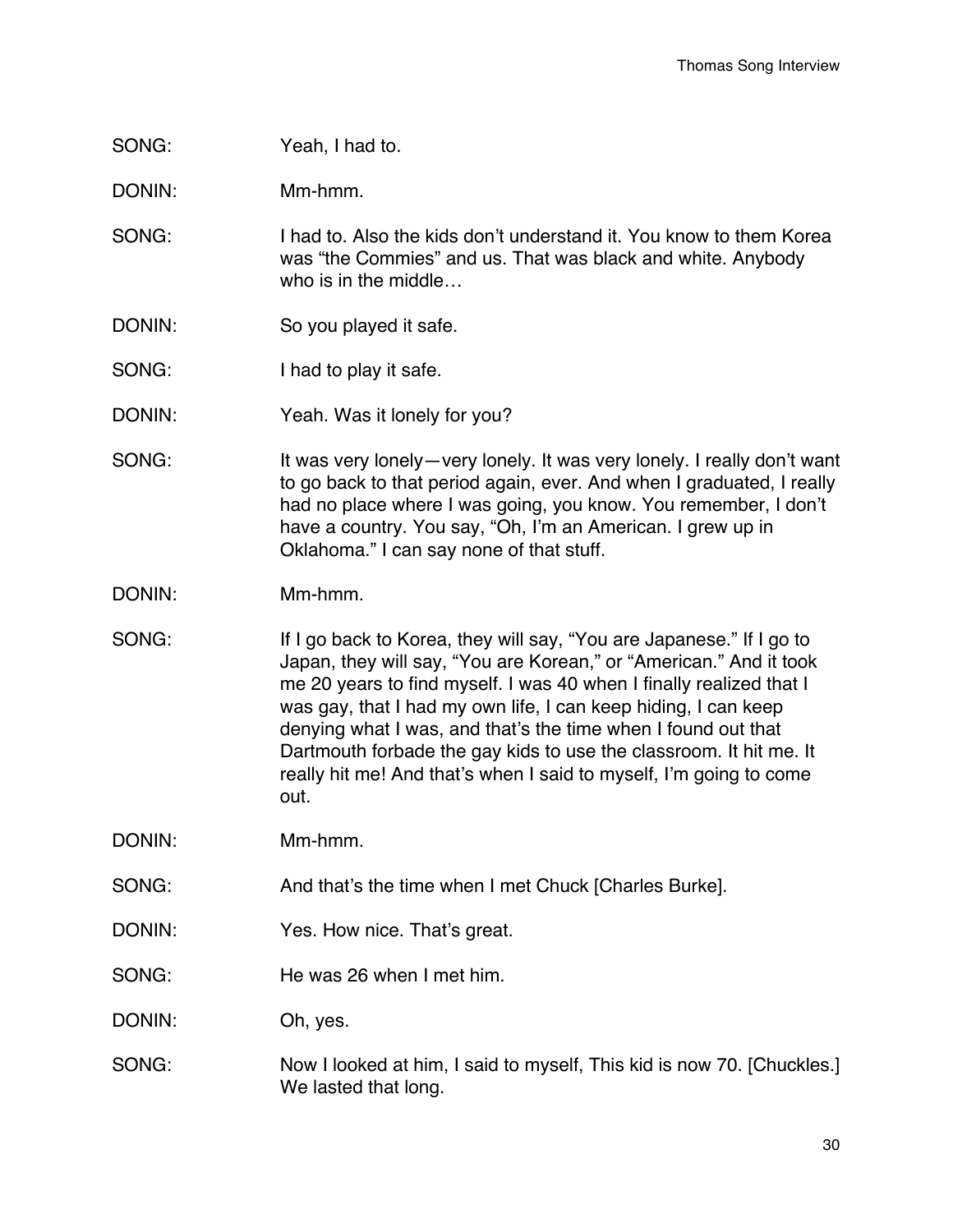- DONIN: Yeah. It was meant to be.
- SONG: Thank God. Thank God. And I met Chuck because—but, of course, the marri—you know, I went through therapy to switch over to get heterosexuality. Well, you know, sure, in that period…I was under psychiatric counseling service.
- DONIN: To be "cured" of-
- SONG: To be cured. [Laughter.] And listen, "If you get married, you produce couple children, everything will be hunky-dory."
- DONIN: Uh-huh.
- SONG: "Because it's your choice."
- DONIN: Yeah....
- SONG: I bought that couple and got married and I had two kids.
- DONIN: Uh!
- SONG: And it just didn't work out, you know.
- DONIN: Yeah.
- SONG: I married a very nice girl.
- DONIN: Uh-huh.
- SONG: But what doesn't work, doesn't work.
- DONIN: Right.
- SONG: You can't pretend that it works.
- DONIN: Right.
- SONG: And I had the prospect of... My father meanwhile died in Korea. My mother was alone. And she was—it's another long story. But she is all alone there. I can't just leave her there to become old and die. I had to bring her here. My mother was a very progressive, leftwingish lady in her youth. But she's now hitting 70. And, you know, how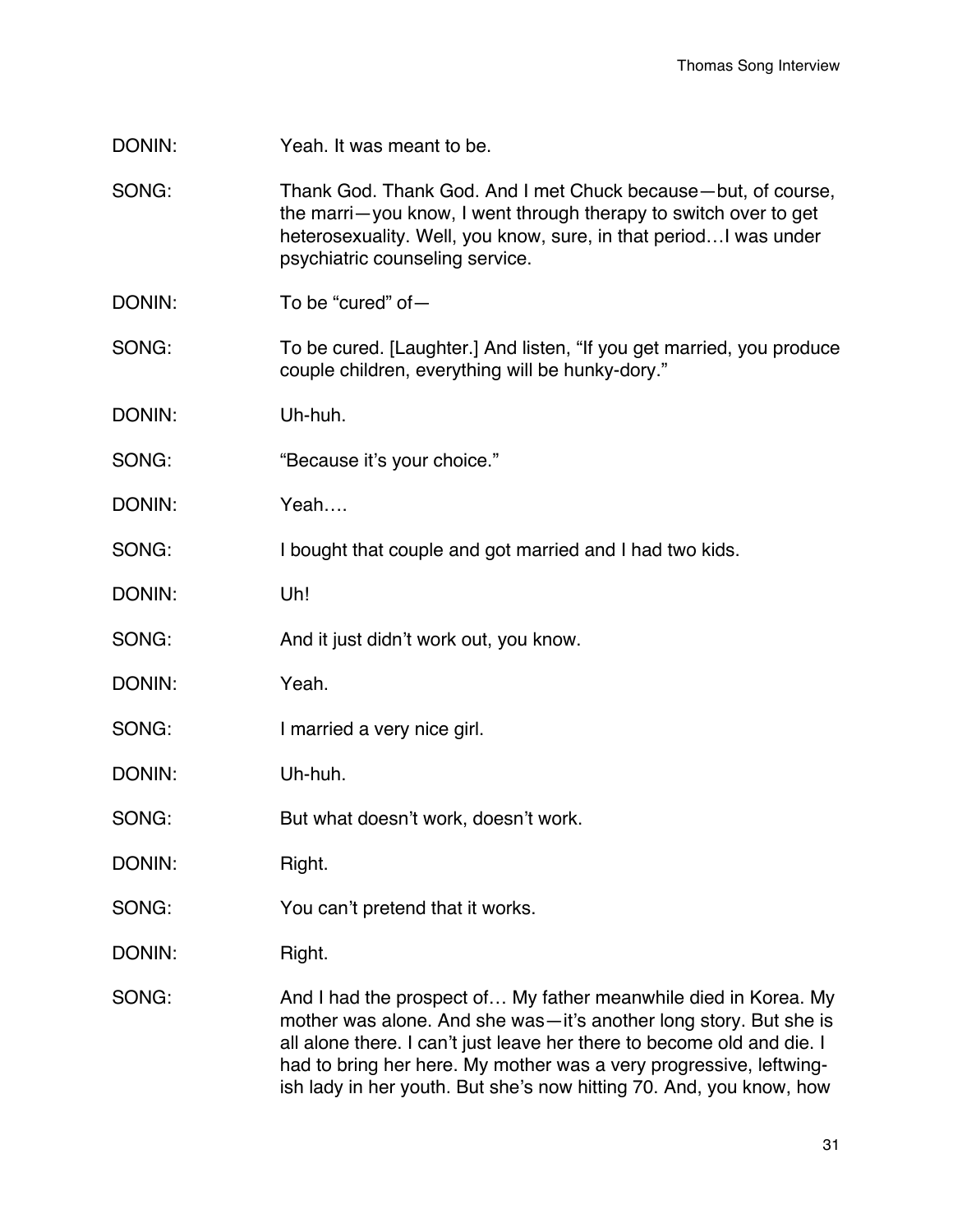can you expect her to come here to America, where she never lived, adjust to American life, and have a daughter-in-law who can't speak Korean, doesn't know anything about the Korean culture and being an obedient Korean girl? It's impossible. [Sighs.] I thought and thought and thought and decided that we'll separate amicably.

- DONIN: Mm-hmm.
- SONG: And we separated amicably. I'm still sending her monthly check. After so many years, I'm still supporting her. I had a lot of things to wrangle with, you know. What are we gonna do with our kids? It's another dimension of the story.

But Chuck was taking care of his mother. And, meanwhile, my mother arrived. I said, "You're taking care of your mother. I'm taking care of my mother. We have similar problems. Medical doctors are around and we have to worry about money. Let's pool our resources together." And he and I pooled resources together. And before 1970 we ended up moving into this house. Everything worked out. But, you know, my mother became incontinent. Meanwhile, I couldn't stay home and take care of my mother all the time. I had to leave her alone. I didn't have the money to hire anybody. I would come home and found her on the floor.

- DONIN: Oh, dear!
- SONG: Anyway, we managed to handle it, but first 25 years of life on and off, Chuck and I had to live a nightmare. We didn't have a single moment to ourselves, you know, taking care of two mothers.
- DONIN: Yeah. And your ex-wife and two children.
- SONG: No, my wife was gone by then.
- DONIN: She was gone.
- SONG: I made sure that that episode over. You know, we can't carry all these things together. [Laughs.] No, I'm telling you a very shortened version of the story. But Chuck was so good to my mother, you know. She became incontinent. He took care of everything. And he even picked up Japanese.
- DONIN: [Laughs.] In order to speak with her.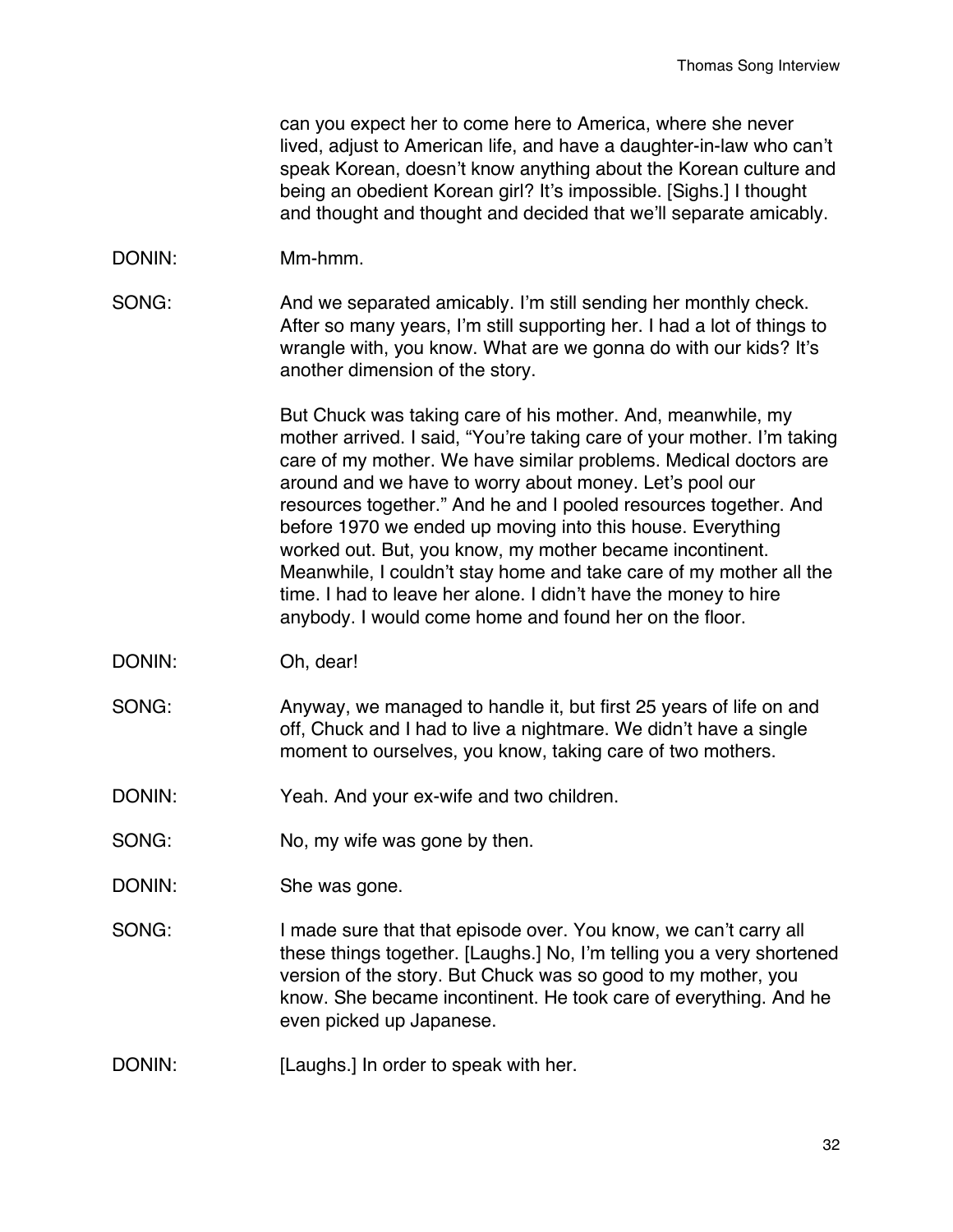- SONG: Yeah. We had a very funny life, you know.
- DONIN: A very rich life with lots of stories.
- SONG: Lot. Too many stories.
- DONIN: Lots of stories.
- SONG: Mother spoke German.
- DONIN: Mm-hmm.
- SONG: 'Cause she was an MD. Of course, you know, it was a smattering of German. But she managed. Toward the end I was able to place her in a county home, Delaware County has a home for the aged. And we were able to put her there. It was a nursing center.
- DONIN: Uh-huh.
- SONG: And that was about ten or 15 years ago that finally Chuck and I became liberated at last.
- DONIN: Yes.
- SONG: We buried his mother before then. And when my mother passed away, we buried her in the same grave.
- DONIN: Aaaw.
- SONG: [Laughs.] But you know, also when we began living together, it was in 1970—'69, '70—we decided, "We are not going to hide. Everybody is going to know that we are living together." And in those days people looked at you with very jaundiced eyes, you know.
- DONIN: So you were both working at Bryn Mawr.
- SONG: Yeah.
- DONIN: How did that go with your employers?
- SONG: That's another story. But we didn't hide it.
- DONIN: Mm-hmm.